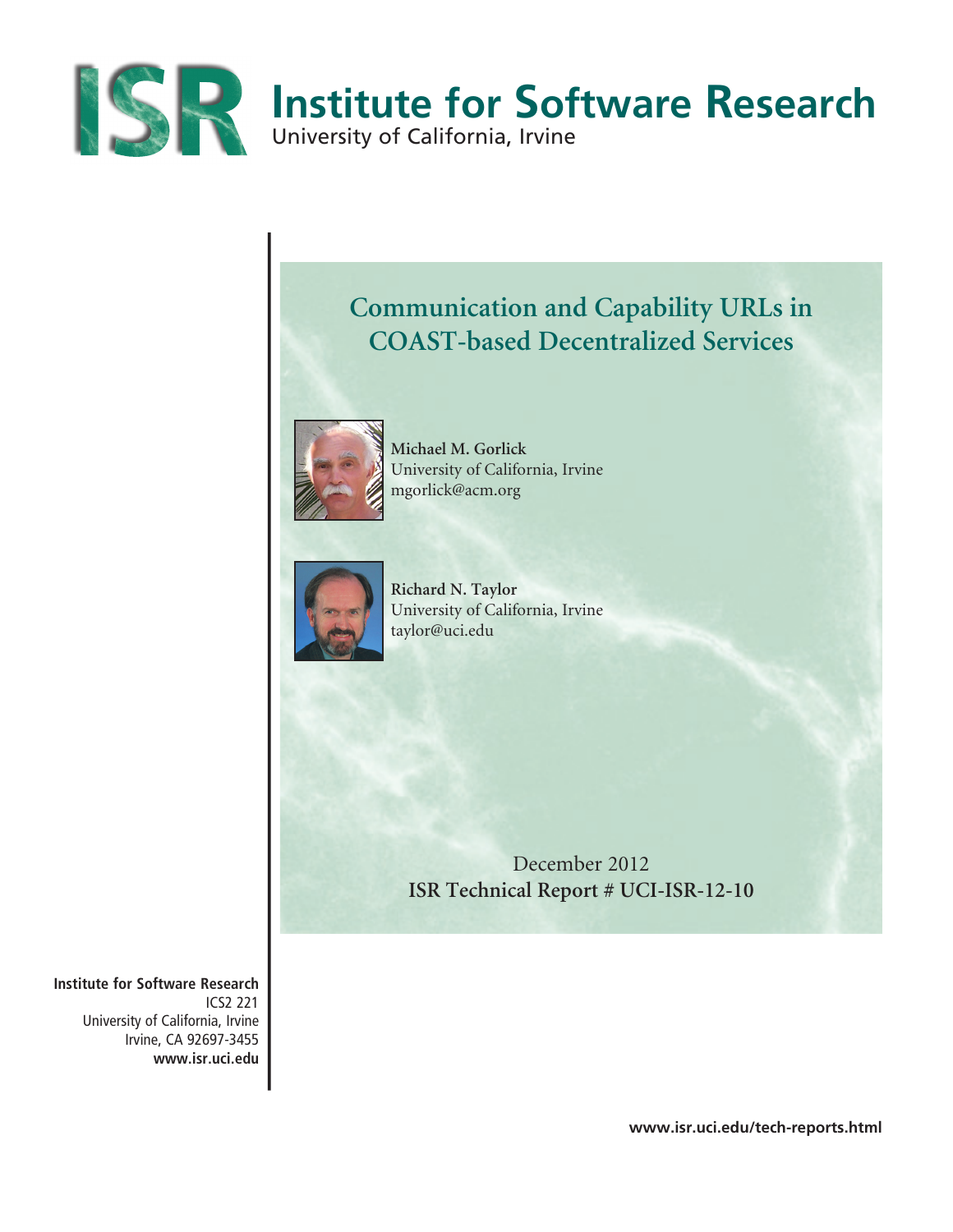Michael M. Gorlick and Richard N. Taylor

Abstract Decentralized systems are systems-of-systems whose services are governed by two or more separate organizations under distinct spheres of authority. Coordinated evolution of the various elements of a decentralized system may be difficult, if not impossible, as individual organizations evolve their service offerings in response to organization- and service-specific pressures, including market demand, technology, competitive and cooperative interests, and funding. Consequently, decentralized services offer unique challenges for evolution and adaptation that reach well beyond any one single organizational boundary. However, client-driven service customization and tailoring is a powerful tool for meeting conflicting, independent client demands in an environment where disorderly and uneven service evolution predominates. Computational State Transfer (COAST) relies on capability security to minimize the risks of client-driven customization, for which fine-grain management of communication capability is critical. We introduce the Capability URL (CURL) as the unit of communication capability and show how two distinct mechanisms, communication capability and mobile code, can be combined to express and enforce constraints on the communications among decentralized computations.

### 1 Introduction

Decentralized software systems are distributed systems that span multiple, distinct spheres of authority—participants may unilaterally change their behaviors in ways that may or may not be compatible with the needs or goals of the other members. The web is a prime example; servers come and go, links are created and broken, and mashups are deployed that rely upon the APIs of other web sites. Integrated supply

Richard N. Taylor

Michael M. Gorlick

University of California, Irvine, California, USA, e-mail: mgorlick@acm.org

University of California, Irvine, California, USA, e-mail: taylor@ics.uci.edu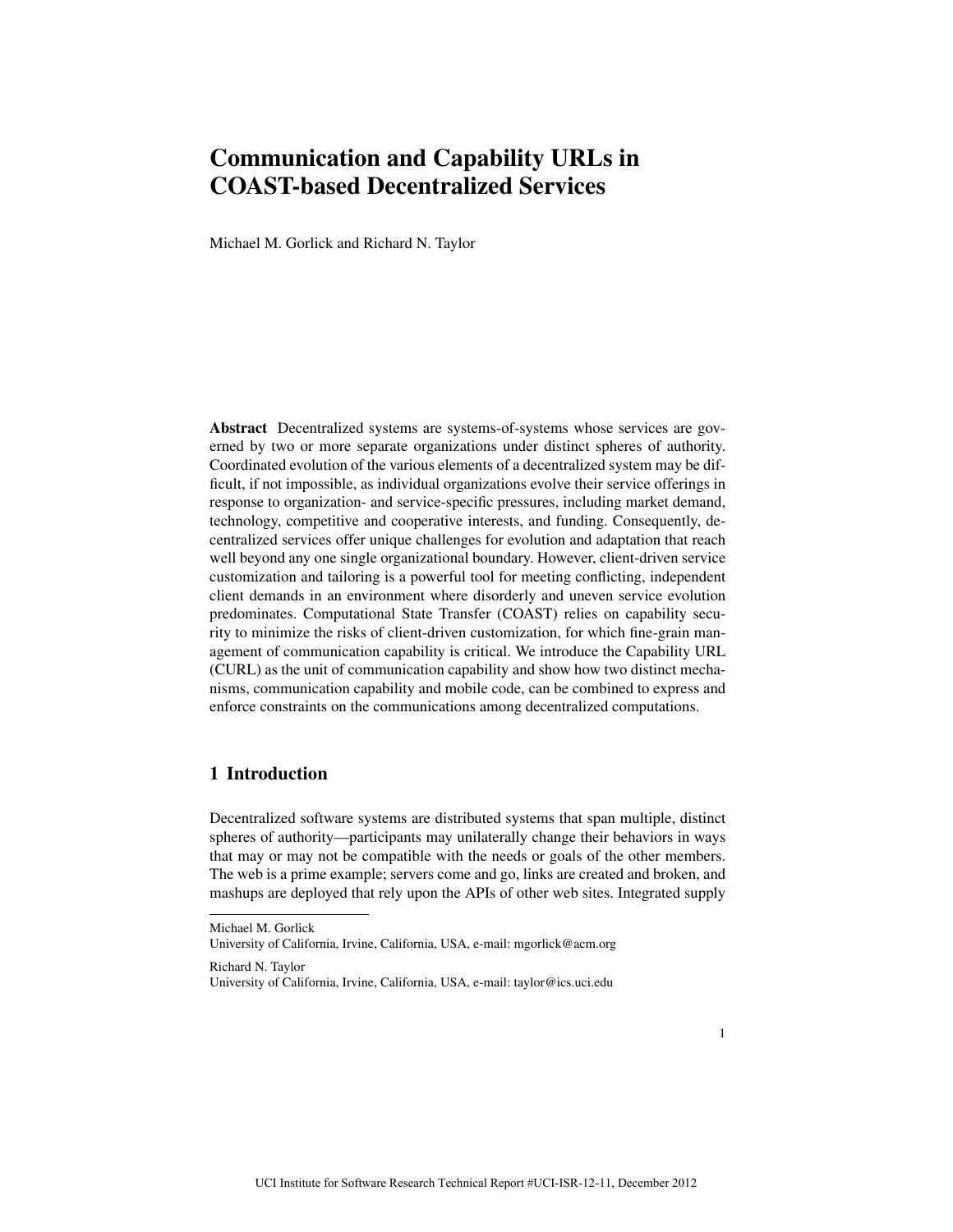chains are another example; the designs of NASA's Curiosity rover and both the Boeing 787 and Airbus A380 commercial aircraft required the network-mediated collaboration of thousands of engineers in many dozens of companies. Decentralization appears in numerous domains including disaster response, coalition military command, commerce, finance, education, and scientific research. A decentralized system may be open or closed. In the former participation is loosely constrained if at all, while in the latter participation is governed by agreements (with varying degrees of formality, rigor, and enforcement) among the participants. The global web is an open system and anyone can participate, but participating in a business-tobusiness supply chain system demands negotiations and contracts. Joining or leaving the global web can be done on a whim while joining or leaving a supply-chain system is not undertaken lightly.

All decentralized systems are intrinsically dynamic: members join and leave, service relationships change, system implementations and deployments vary as will their rates of evolution and adaptation, and members adapt to the changing business, financial, or regulatory environment. Both open and closed decentralized systems raise concerns of security and trust and neither are immune to malicious behavior.

*COmputAtional State Transfer* (COAST), an architectural style based on the idiom of *computation exchange*, targets decentralized systems and their security issues. COAST has its roots in two earlier architectural styles, REST and CREST. The World Wide Web is one of the best known decentralized applications and REST (REpresentational State Transfer) is the architectural style [21] underlying the web's evolution, performance, and scaling. Code mobility was always part of the REST style (for example, Javascript embedded in HTML pages) with the nominal goal of fostering browser-side display of new media types or reducing application latency. In other words, computation mobility in REST was subservient to content transfer and focused largely on optimizing the transfer and interpretation of resource representations.

On one hand REST was a huge success, as adherence to the REST principles set the stage for the web's unparalleled expansion. However, REST has many shortcomings. From the outset there was insufficient support for differentiation, as the rapid adoption of cookies, in violation of REST precepts, demonstrated. The emergence of Ajax (mashups) and the exploitation of computation in the browser suggested a more prominent role for mobility—constructing and deploying customizations and application services [17]. At the same time inadequate security led to numerous breaches.

Inspired by REST, the evolution of web architecture, and the rapid introduction of Ajax and Web Services, we formulated CREST [14, 15, 17], an architectural style in which computations displaced content representations as the unit of exchange among hosts. In CREST, actively executing computations (as opposed to "resources" as abstracted black-boxes of information) were named by URLs and computations exchanged state representations reified as closures and continuations. Our trials of CREST, including a customizable, collaborative feed reader and analyzer [14, 16] and Firewatch [24], a system for wildfire detection and response, showed considerable promise for constructing highly dynamic systems. However, CREST needlessly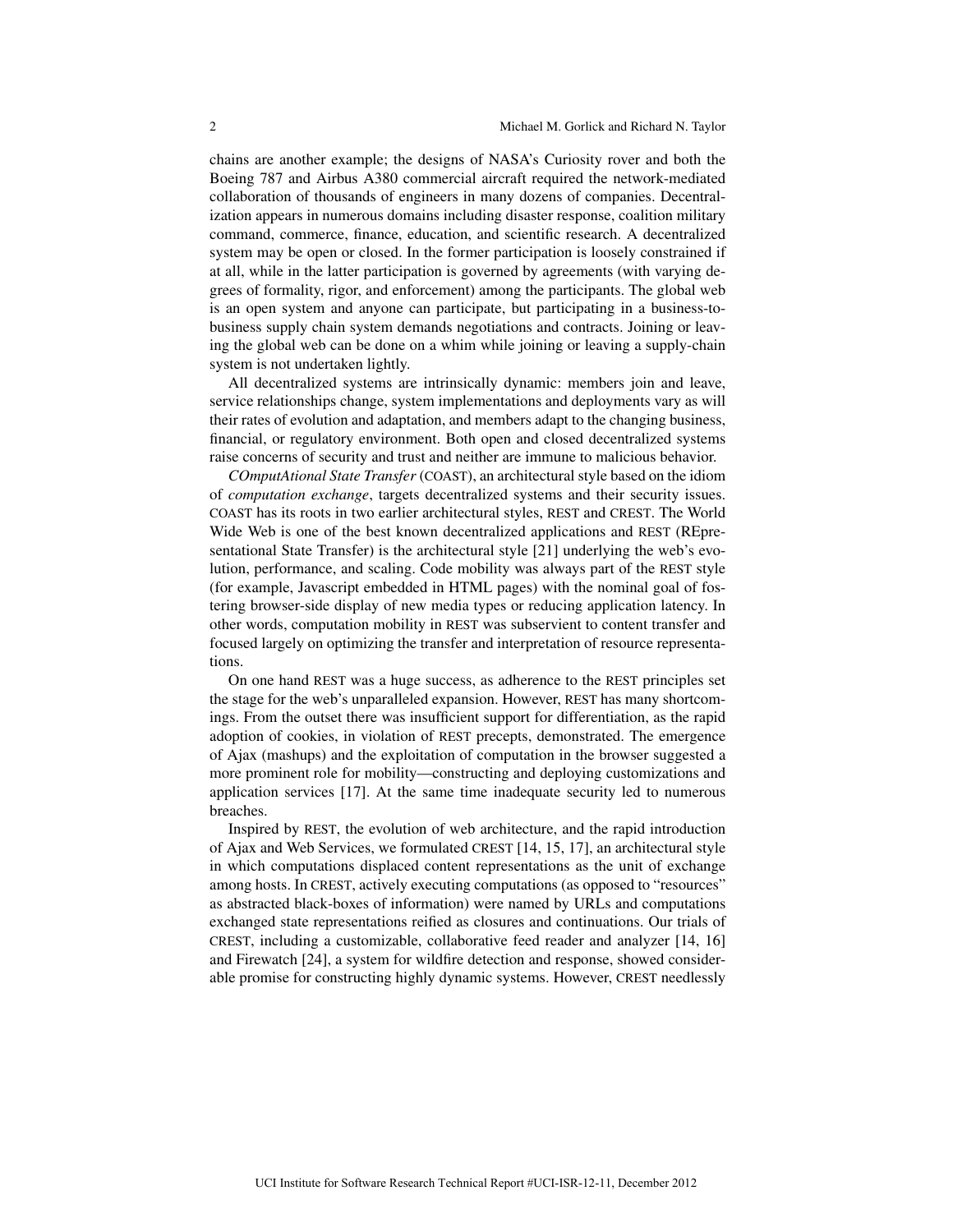inherited many constraints from Web architecture and, like REST before it, failed to address security in any comprehensive manner.

COAST, the successor to CREST, is a style for which security is a dominant concern and whose mechanisms allow hosts to minimize the risk of executing visiting computations on behalf of clients. A detailed view of COAST accompanied by a demonstration application is given in [26]. Here our focus is communication security, whereby COAST hosts manage communications among computations and modulate access to critical services. However, before introducing the communication mechanisms we describe our domain of interest, decentralized SOAs, from the perspective of computation exchange and from there move to the COAST style itself. With that behind us we turn to our principal contribution, the details of Capability URLs, and present examples of their use.

# 2 Decentralized Systems via Computation Exchange

Decentralized systems whose constituent subsystems operate under distinct spans of authority must meet two conflicting goals: protecting valuable fixed assets (such as servers, databases, sensors, data streams, and algorithms) and meeting the evolving service demands of a diverse client population.

Computation exchange (the computational analogue of content exchange) is the bilateral exchange of computations among decentralized peers. In this regime, content delivery is a by-product of the evaluation of computations exchanged among peers. Computation exchange exploits existing core organizational functions, processes, and assets to create higher-level customized services, but imposes significant security obligations.

Computation exchange generalizes and subsumes a number of well-known styles for distributed computing, including remote procedure call [7, 40], remote evaluation [47, 49], REST [21], and service-oriented architectures [19]. From the perspective of computation exchange remote procedure call is an exchange containing a single function call, remote evaluation is an exchange containing an entire function body, REST is an exchange of a small set (GET, PUT, POST, DELETE, and so on) of single function calls accompanied by call-specific metadata, and service-oriented architectures are higher-order compositions of remote evaluation.

Computation exchange induces all of the risks associated with mobile code [22] including waste of fungible resources (processor cycles, memory, storage, or network bandwidth), denial of service via resource exhaustion, service hijacking for attacks elsewhere, accidental or deliberate misuse of service functions, or as a springboard for direct attacks against the service itself. A computation accepted from a trusted source may be erroneous or misapply a service function due to honest misunderstanding or ambiguity. Even a correct computation may expose previouslyunknown bugs in critical functions, leading to inadvertent loss of service.

For decentralized systems authentication, secrecy, and integrity are necessary but insufficient for asset protection as there is no common defendable security perimeter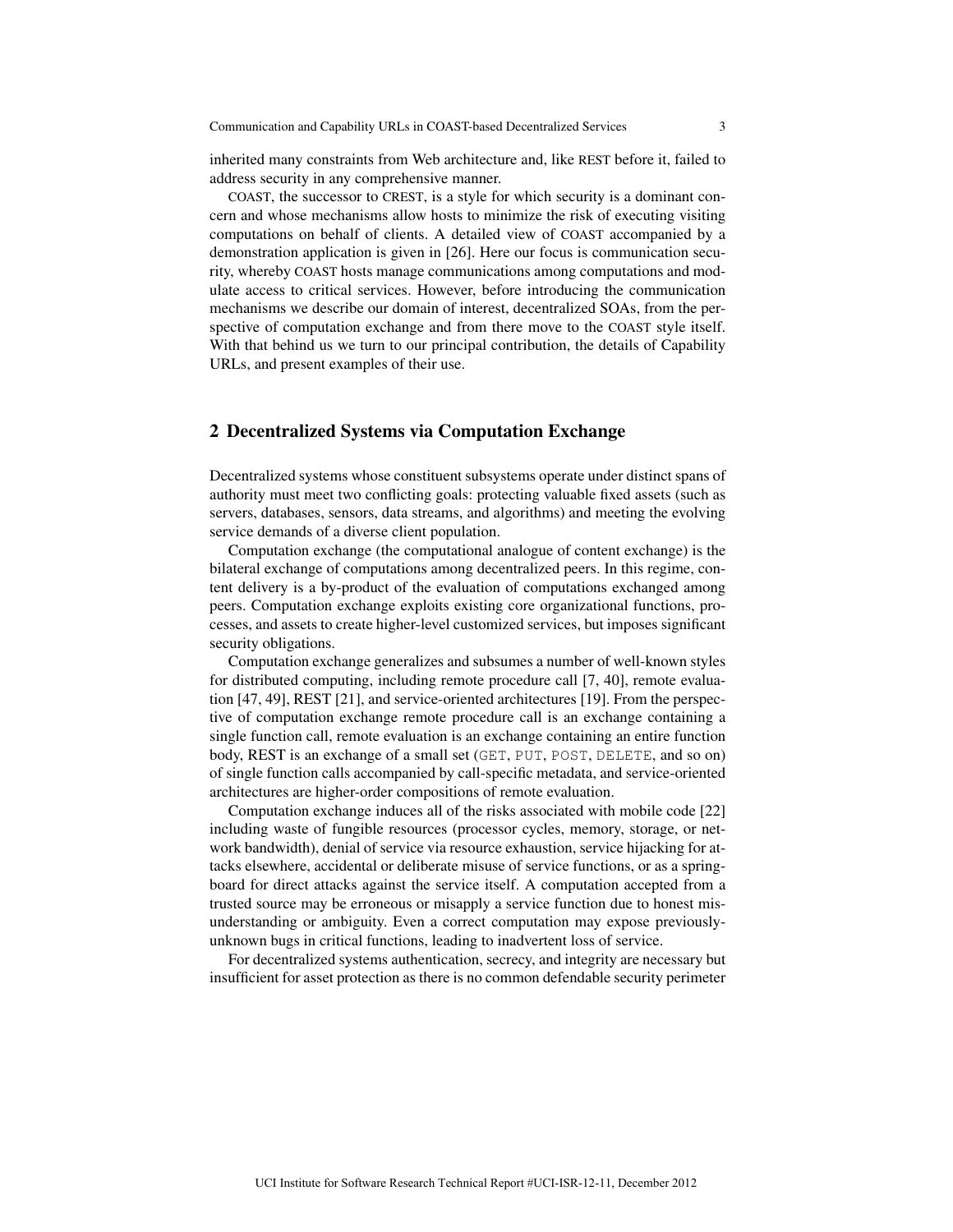when function is integrated across the multiple, separate trust domains [56]. Here an attack on one authority threatens all. At best a breach may lead to failures in other trust domains. At worst a breached authority may undertake an "insider" attack against its confederates. With this in mind decentralization demands that security be everywhere always. Applications that cross authority boundaries inherently bring security risks; adaptations in such contexts only increase the peril; hinting that security should be a core *architectural* element.

# 3 The COAST Architectural Style

COmputAtional State Transfer (COAST) is an architectural style for decentralized and adaptive systems [26]. Its applications have origins in CREST and, before that, the REST architectural style. COAST targets decentralized applications where organizations offer execution hosts (called *islands*) whose base assets can include databases, sensors, devices, execution engines, domain-specific functions, or access to distinctive classes of users. In COAST, third-party organizations create their own custom-tailored versions of services (modulo the constraints imposed by the asset owner) by dispatching computations to asset-bearing islands. For instance, a monitor-and-alert function may be defined by one user to run periodically on an island offering access to a to a collection of environmental sensors. Mobile code both implements the computations in a COAST system and defines the messages exchanged among those computations. Decentralized security and guarding against untrusted or malicious mobile code are principal island concerns—the style mandates architectural elements that when used appropriately provide access, resource, functional, and communication security. In exchange for the complexity imposed by these security mechanisms, COAST allows the construction of on-demand tailored services and enables a wide range of dynamic adaptations in decentralized systems.

COAST security relies on the *Principle of Least Authority* (POLA) [45] and *capability-based security* [8]. POLA dictates that security is a product of the authority given to a principal (the functional power made available) and the rights given to the principal (the rights of use conferred with respect to that authority). At each point within a system a principal must be simultaneously confined with respect to both authority and rights. A *capability* is an unforgeable reference whose possession confers both authority and rights of access to a principal. COAST is one architectural style for computation exchange, just as "pipes and filters" is one of many architectural styles for data processing. COAST's constraints mandate where, when, and how authority and rights are conveyed.

The COAST style states:

• All services are computations whose sole means of interaction is the asynchronous messaging of closures (functions plus their lexical-scope bindings), continuations (snapshots of execution state [20]) and binding environments (maps of name/value pairs [29])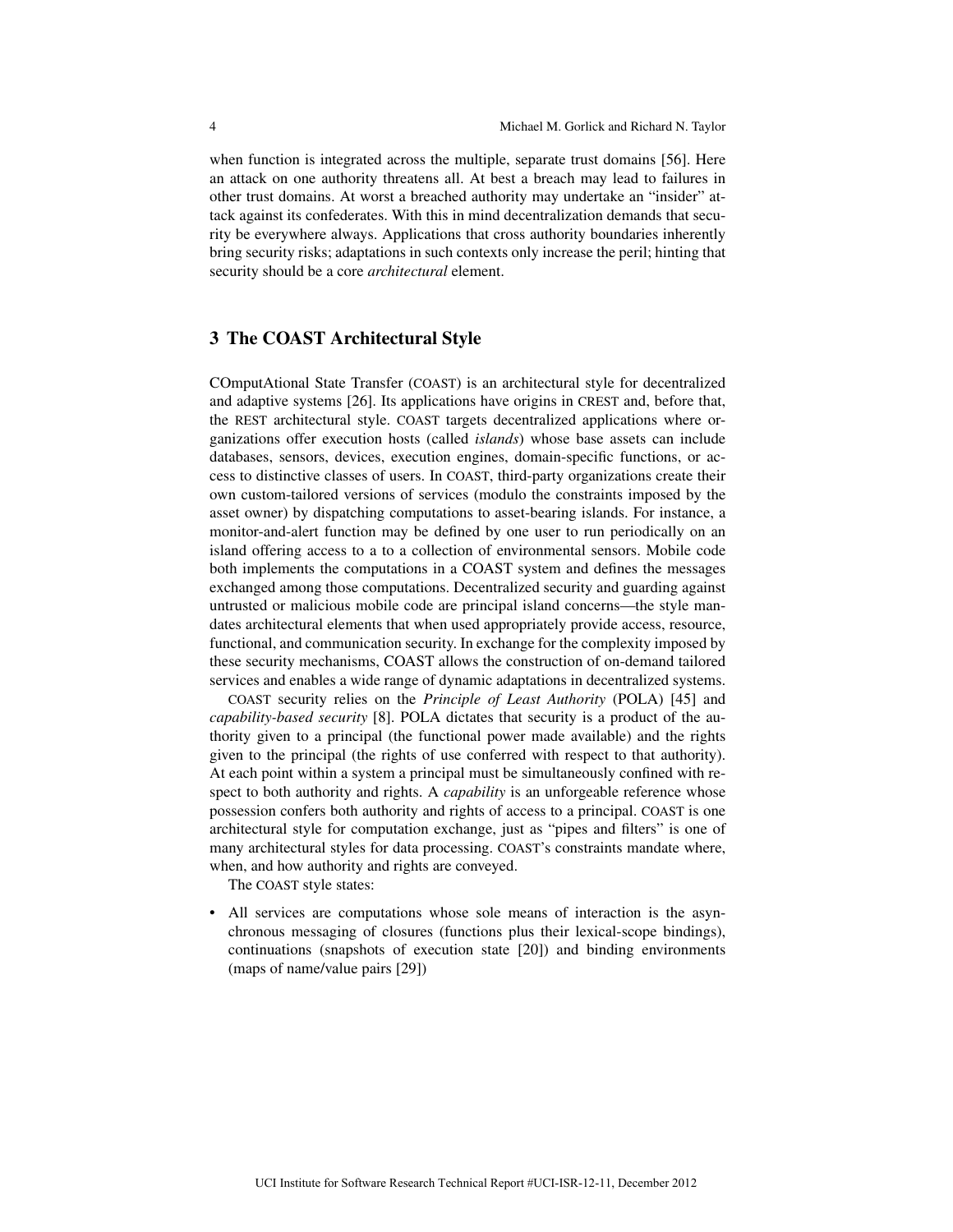- All computations execute within the confines of some execution site  $\langle E, B \rangle$  where *E* is an execution engine and *B* a binding environment
- All computations are named by Capability URLs (CURLs), an unforgeable, tamper-proof cryptographic structure that conveys the authority to communicate
- Computation *x* may deliver a *message* (closure, continuation, or binding environment) to computation *y* only if *x* holds a CURL  $u<sub>v</sub>$  of *y*
- The interpretation of a *message* delivered to computation *y* via CURL  $u_y$  is  $u_y$ dependent

For example, Alice operates a COAST-based high-performance image processing service. Her clients dispatch computations for processing, enhancing, and analyzing a wide variety of commercial, industrial and scientific imagery to her service. The execution sites in her server farms are managed by her own COAST computations whose CURLs denote site-specific processing varying across a spectrum of performance and functionality.

Bob, whose machine shop manufactures custom aviation and motorcycle racing components, is one of Alice's clients. His COAST-based automated visual inspection system dispatches quality-control computations containing high-resolution digital photographs of components to Alice's execution sites for final inspection. Alice's proprietary algorithms combined with Bob's customized closures for component- and use-specific analysis help Bob maintain a high level of quality.

Carol, another of Alice's clients, analyzes medical imagery for physicians and medical testing labs. The sheer volume of the imagery, along with strict medical privacy regulations, prevent Carol from shipping her closures, binding environments and imagery to an outside processor (as Bob does for his custom racing components), so Carol has licensed an image processing library from Alice that has been integrated into the execution sites of her own in-house COAST-based services.

Carol obtains analytical tools for her imagery from Dave, whose biotechnology company deploys computations for narrowly targeted tissue analyses to COAST sites. Carol dispatches service requests (as computations) to Dave's COAST services. Each of her requests prompts Dave's computations to generate a custom analysis (as a closure or continuation) optimized to meet her request-specific needs and constraints. Included in each of Carol's requests is a nondelegable, "use-once-only" CURL referencing one of her execution sites containing privacy-sensitive medical images.

Dave deploys his customized analysis to Carol's site via Carol's CURL. As Dave's analysis executes on Carol's COAST infrastructure her execution site prevents Dave's computation from accessing any other confidential imagery. Her COAST-based monitoring and auditing infrastructure tracks the execution of Dave's analysis from beginning to end, ensuring that it does not violate patient privacy regulations. The nondelegable, use-once-only CURL prevents Dave from sharing the CURL with any other COAST site (nondelegation), and, as it can never be used more than once, neither Dave nor any attacker that infiltrates Dave's infrastructure can ever send more than a single computation to Carol's request-specific, privacysensitive, execution site.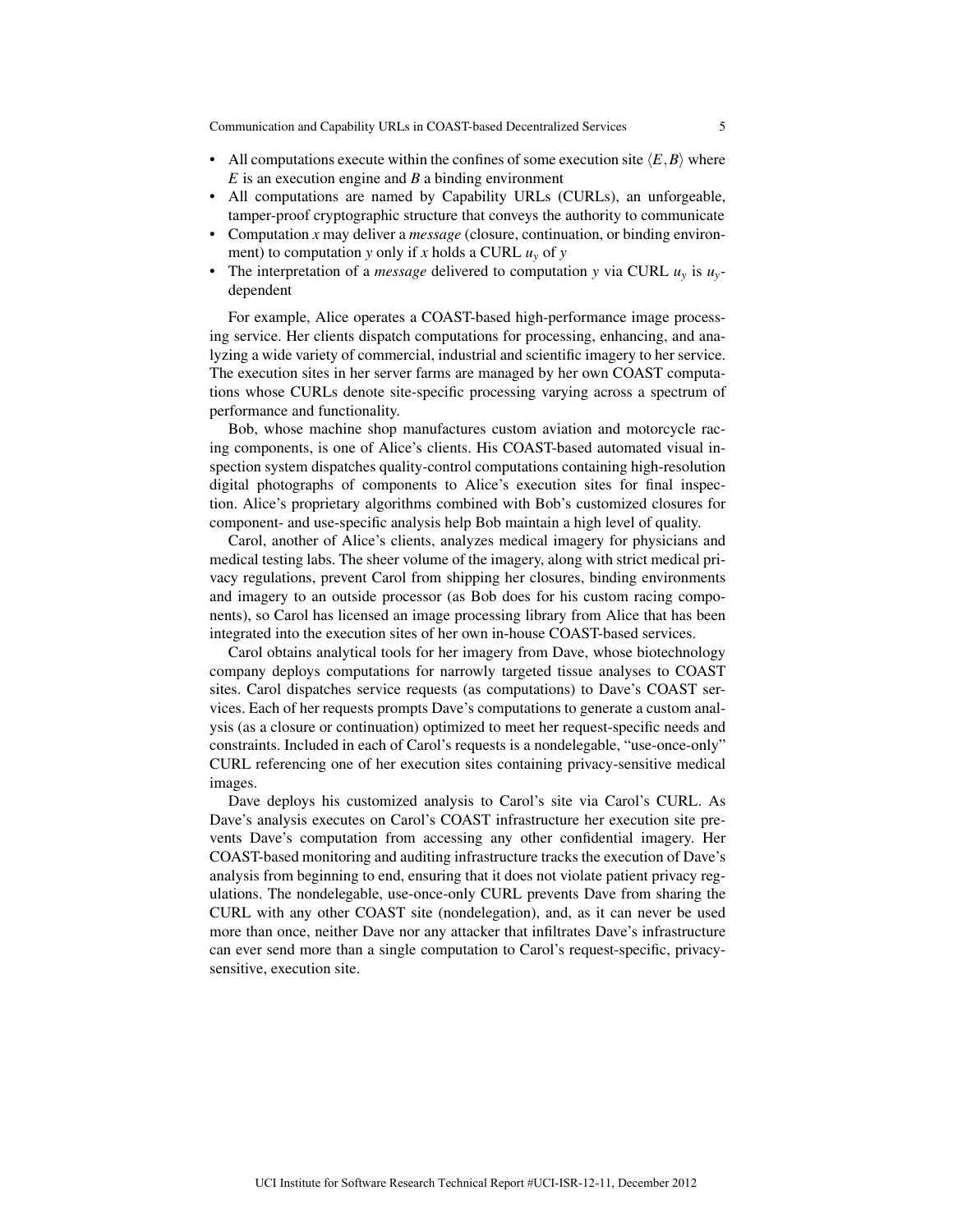COAST offers two distinct forms of capability, functional capability—what a computation may do and communication capability—when, how, and with whom a computation may communicate. Functional capability is regulated by execution sites while communication capability is regulated by CURLs. These two mechanisms, execution sites and CURLs, can be combined in many different ways to elicit domain- and computation-specific security.

Execution Sites: Over its lifespan each COAST computation is confined to an *execution site*  $\langle E, B \rangle$ . The execution engine *E* may vary from one exectution site (and computation) to another: for example, a Scheme interpreter or a JavaScript just-in-time compiler. The execution engine defines the execution semantics of the computation and the machine-specific limits (e.g., resource caps) imposed upon the computation.

The binding environment *B* contains all of the functions and global variables offered to the computation at that execution site. Names unresolved within the lexical scope of *c* (the *free variables* of *c*) are resolved, at time of reference, within the binding environment *B*. If *B* fails to resolve the name the computation is terminated.

Both the execution engine and binding environment of an execution site  $\langle E, B \rangle$ may vary independently and multiple sites may be offered within a single address space. *E* may enforce site-specific semantics: for example, limits on the consumption of resources such as processor cycles, memory, storage, or network bandwidth; rate-throttling of the same; logging; or adaptations for debugging. The contents of *B* may reflect both domain-specific semantics (for example, *B* contains functions for image processing) and limits on functional capability (*B* contains functions for access to a *subset* of the tables of a relational database).

Capability URLs: CURLs convey the ability to communicate between computations. A CURL *u* issued by a computation *x* is an unguessable, unforgeable, tamper-proof reference to *x*, as it contains cryptographic material identifying *x* and is signed by *x*'s execution host. A CURL referencing *x* may be held by one or more other computations  $y$ . CURL  $u$  is a capability that designates the network address of computation *x*, contains arbitrary *x*-specific metadata (including closures), and grants to any computation *y* holding *u* the power to transmit messages to *x*. When *y* transmits a message *m* to *x* via CURL *u* both the message *m* and the CURL *u* are delivered together to *x*.

A computation *x* uses the CURLs it issues to constrain its interactions with other computations and to bound the services it offers. The rationale for constraining interaction in this way is based upon security concerns. A computation *y*, holding a CURL for *x*, can send arbitrary closures to *x* in the expectation that *x* will evaluate those closures in the context of some *x*-specific execution site  $\langle E, B \rangle$ . Therefore *x* must defensively minimize the functional capability that it exposes to visiting closures.

A computation can accumulate communication capability in the form of additional CURLs. For any computation, CURLs conveying additional communication capability are:

- Contained in the closure defining the computation
- Returned as values by functions invoked, or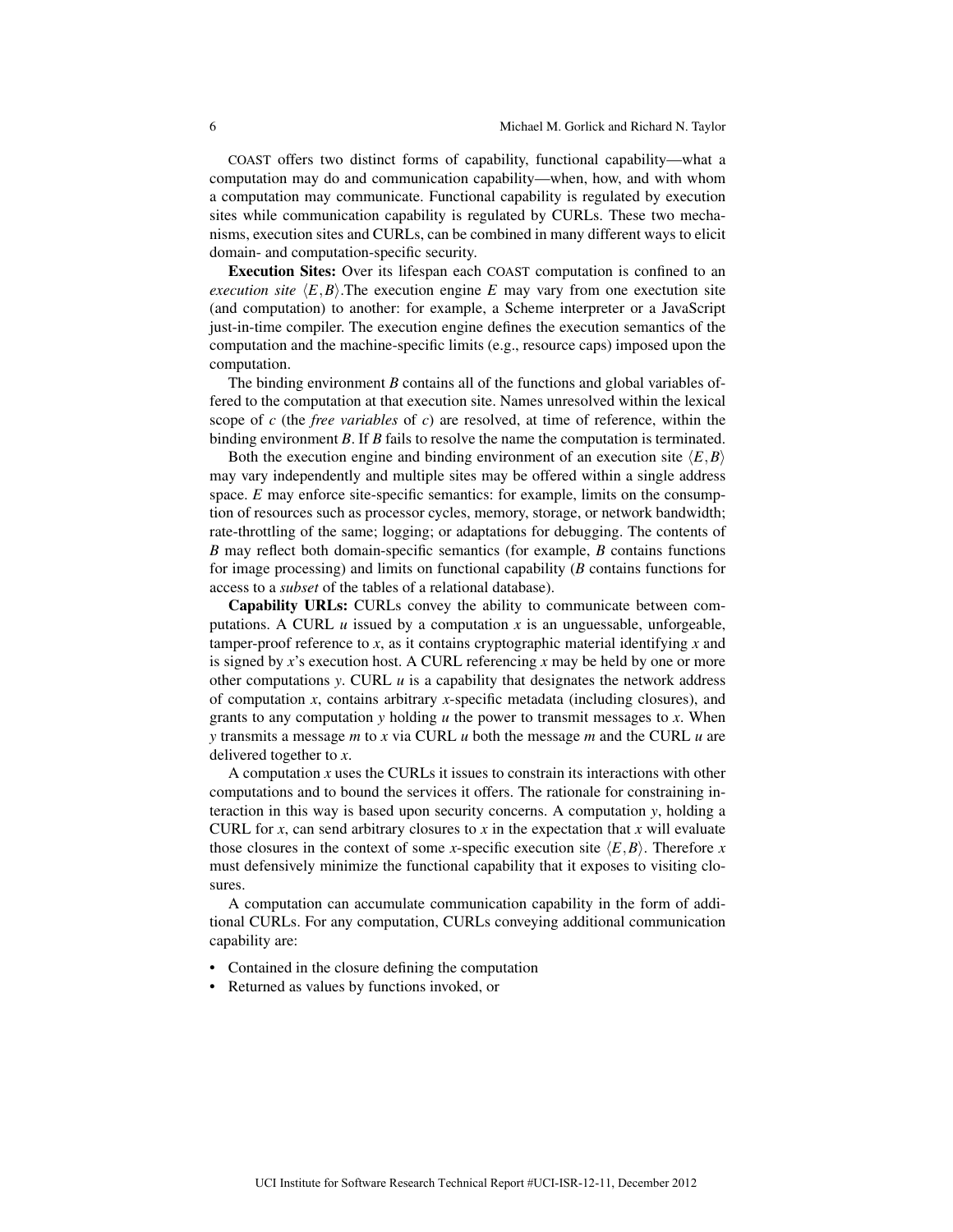• Embedded as values in the messages received.

Fig. 1 The notional structure of a COAST execution host where a trusted code base allocates execution engines and binding environments to computations, whose implementations are sourced from a variety of other organizations. Computations (given as circles) C5 and C6 each hold a distinct CURL (given as diamonds) denoting different services offered by computation C3. By holding those CURLs C5 and C6 possess the right (denoted by dotted arrows) to dispatch mobile code as messages to C3 for execution.



Constructing COAST Applications: A COAST application is constructed from multiple services available at distinct, decentralized, execution sites, each of which offers location- and organization-specific primitives. Those services themselves may depend on customized collaborations with yet other services. Figure 1 illustrates the notional structure that COAST induces on execution hosts.

Computations are expressed in MOTILE, a single-assignment functional language with functional, persistent data structures [41] (all data structures are immutable). A COAST *island* is a single, uniform address space occupied by one or more computations. Computations residing on an island *I* issue one or more CURLs to the computations with whom they wish to communicate. A CURL *u for x* is a CURL generated by *x*. For the sake of security, communication among computations is "communication by introduction" meaning that computation *x* can't communicate with computation *y* unless it already holds or obtains (via function call or messaging) a CURL issued by *y*.

#### 4 Capability URLs in Detail

Each CURL  $u$  denotes a specific computation  $x$  and contains a self-certifying network address [31], a path (a list of MOTILE values), and arbitrary metadata. To ensure the integrity of "introduction only" it must be effectively impossible to guess, forge, or alter a CURL. CURLs are a first-class, immutable capability in MOTILE; hence, within the confines of a legitimate island, it is impossible for a MOTILE computation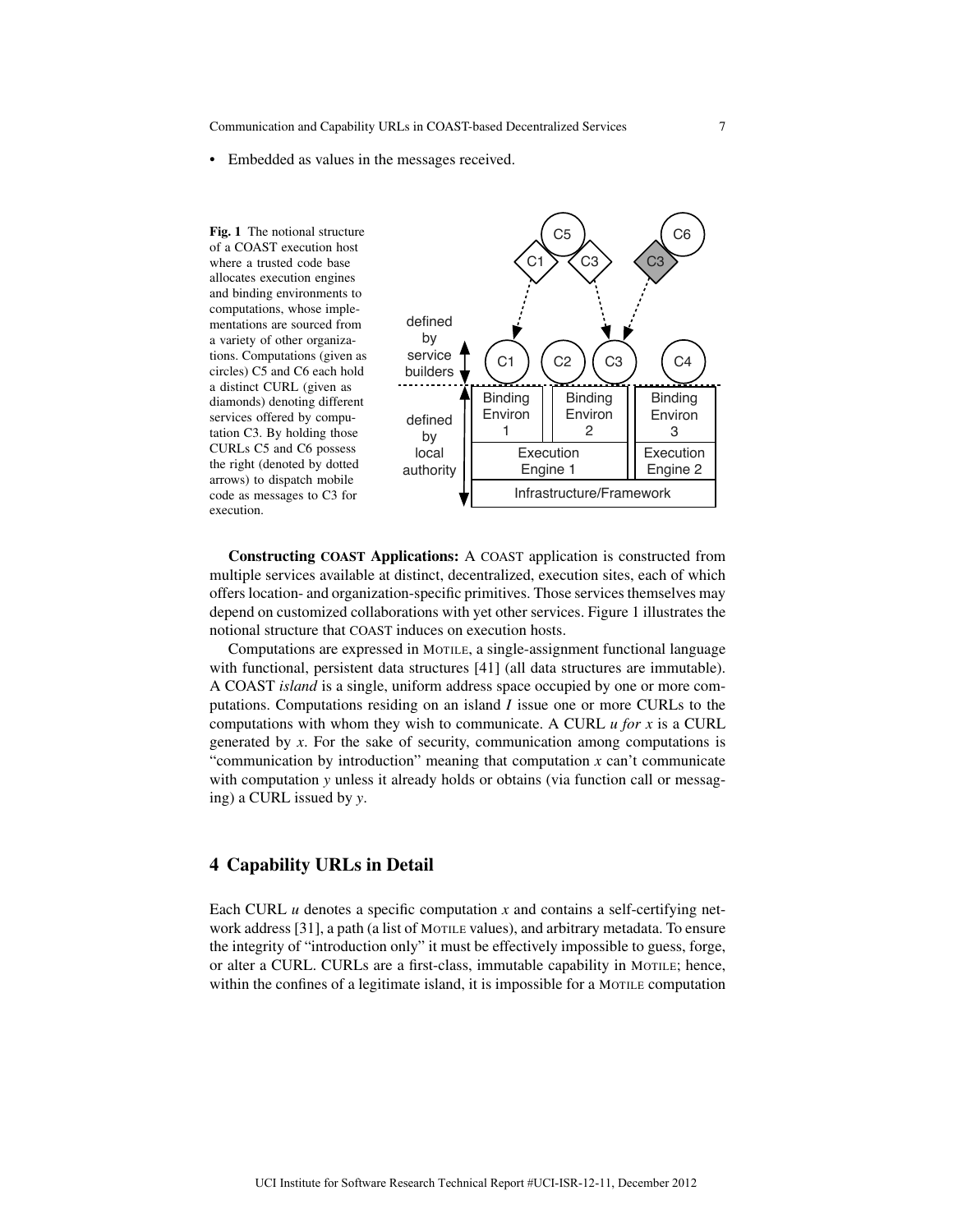to forge a CURL or alter one surreptitiously. Every island *I* holds a public/private key pair and guarantees the integrity of the CURLs that its computations issue by signing each with its private key.

For the sake of safety and security islands must manage and limit access to both fungible resources (such as memory or bandwidth) and island-specific assets (such as sensors or databases). Restricting the lifespans of computations may help an island stave off resource exhaustion and limiting the total number of messages that a computation may receive or the rate at which they are delivered can limit access, improve performance, or reduce the severity of computation-specific denial of service attacks. These forms of resource security protect against malicious visiting computations intent on resource attacks or exploiting the island as a platform for attacks directed elsewhere.

With these primitive mechanisms at hand it is trivial to generate a "once only" CURL that is invalid after a single use. Finite CURL lifespans allow computations to offer time-limited services to their clients; for example, such CURLs can be used by a transaction coordinator to enforce time limits among the participants of a twophase commit. An e-commerce service can combine lifespans with use counts to generate the CURL-equivalent of limited-offer coupons or gift cards, and rate limits are useful in "introductory" promotions in which the service may want to bound the rate of use by newcomers.

The CURLs generated by a computation  $x$  draw upon a tree of "resource accounts" whose root is the resource account granted to computation *x* "at birth" by the island *I* on which *x* resides. Each account has a finite lifespan and contains a "balance" comprising a use count and rate limit. The initial balance allocated to a new account is "withdrawn" from its parent account and the lifespan of the new account is never more than the lifespan of the parent account. Many accounts may derive from the same parent account and many CURLs may share a single resource account in common.

| $(\text{let} \star$ ((path (list "question" "ultimate")) |                             |
|----------------------------------------------------------|-----------------------------|
| (metadata                                                | $\mathcal{D}_{\mathcal{L}}$ |
| (list (cons "name" "Arthur Dent")                        | 3                           |
| $\{\text{cons}$ "residence" "Earth"))))                  | $\overline{4}$              |
| $(I@ (curl/new (resource/root) path metadata)))$         | 5                           |
| (curl/send                                               | 6                           |
| Guide@                                                   | 7                           |
| $(list "SPAWN" (lambda () (curl/send I@ 42))))$          | 8                           |
| (receive))                                               | 9                           |

Fig. 2 A simple MOTILE program. Island *I* sends a closure to island *J* for execution that does nothing but transmit the the number 42 back to island *I*.

A **Simple MOTILE Program:** Figure 2 is an example of a simple program in which a trivial closure is dispatched by island *I* to a remote island *Guide* for execution and a constant value is transmitted back to island *I*. Line 3 binds the variable  $I \oplus I$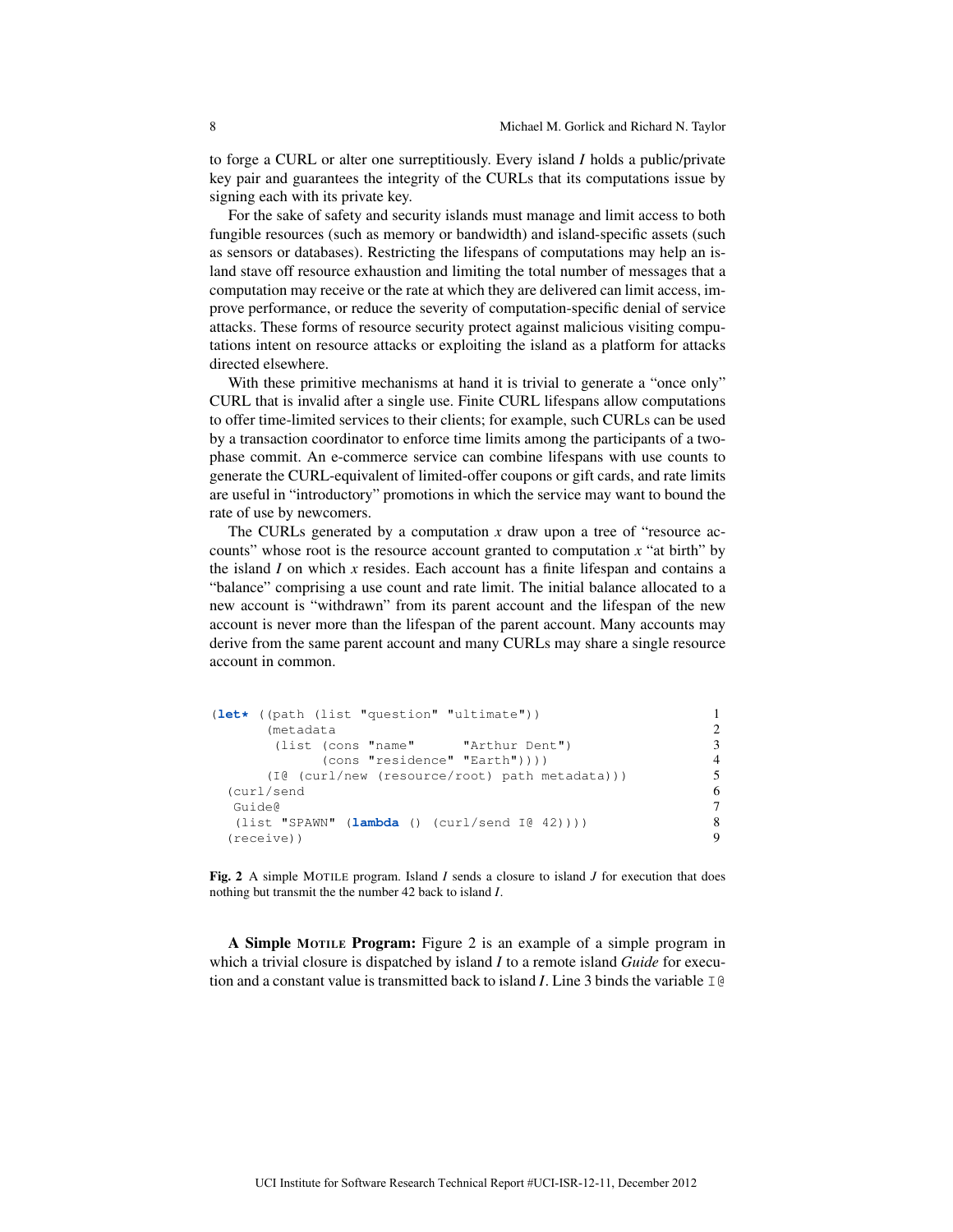to a CURL for computation *x* on island *I*. The function resource/root always returns the root resource account of the calling computation; the MOTILE function curl/new (line 3) generates a CURL given a resource account from which the CURL draws its resources (use count, rate limit, and lifespan), a path (line 1), and metadata (line 2).

The function curl/send given in lines 4–6 transmits a spawn command (the second argument, line 6) to the computation denoted by the first argument, a CURL for island *Guide* bound to the variable Guide@ (line 5; the details of how computation  $x$  acquired CURL Guide $@$  are omitted for the sake of brevity and clarity). The closure, (lambda ...), evaluated by an execution site of island *Guide*, immediately transmits the message 42 back to computation *x* on island *I* via CURL Guide@. The MOTILE function receive, called on line 7 of computation *x*, blocks until a message *m* for computation *x* arrives and returns that message *m* as its value.

```
(define (palindrome? s) 1<br>
(define (traverse? s left right) 2
 (define (traverse? s left right) 2
  (or 3
  (=\text{left right}) 4
  (>left right) 5
  (and 6
   (eq? (string-ref s left) (string-ref s right)) 7
   (traverse? s (add1 left) (sub1 right))))) 8
 (traverse? s 0 (sub1 (string-length s)))) 9
                                    10
(let* ((reply (promise/new 60.0)) 11<br>(reply/promise (car reply)) 12
   (reply/promise (car reply))
   (reply/curl (cdr reply)) 13
   (palindromes 14
    (lambda () 15
     (curl/send 16
     reply/curl (filter (words/get) palindrome?))))) 17
                                    18
 (curl/send J@ (list "SPAWN" palindromes)) 19
 (promise/wait reply/promise 60.0 #f)) 20
```
Fig. 3 A computation on island *I* dispatches a closure to island *J* to obtain all of the palindromes in in a dictionary of words.

A Client-Defined Service: Figure 3 illustrates sending a closure from island *I* to extract all of the palindromes contained in a database of words maintained by island *J*. Since island *J* has no predefined function for detecting palindromes, the computation on island *I* defines (lines 1–9) a function palindrome? that accepts a string *s* and returns true ( $\#$ t) if *s* is a palindrome and false ( $\#$ f) otherwise. MOTILE uses promises to bridge the gap between functional programming and asynchronous messaging. A *promise* is a proxy object for a result that is initially unknown because the computation of its value has yet to be initiated or is incomplete. Line 11 creates a new promise with a lifespan of 60 seconds. In MOTILE a promise consists of two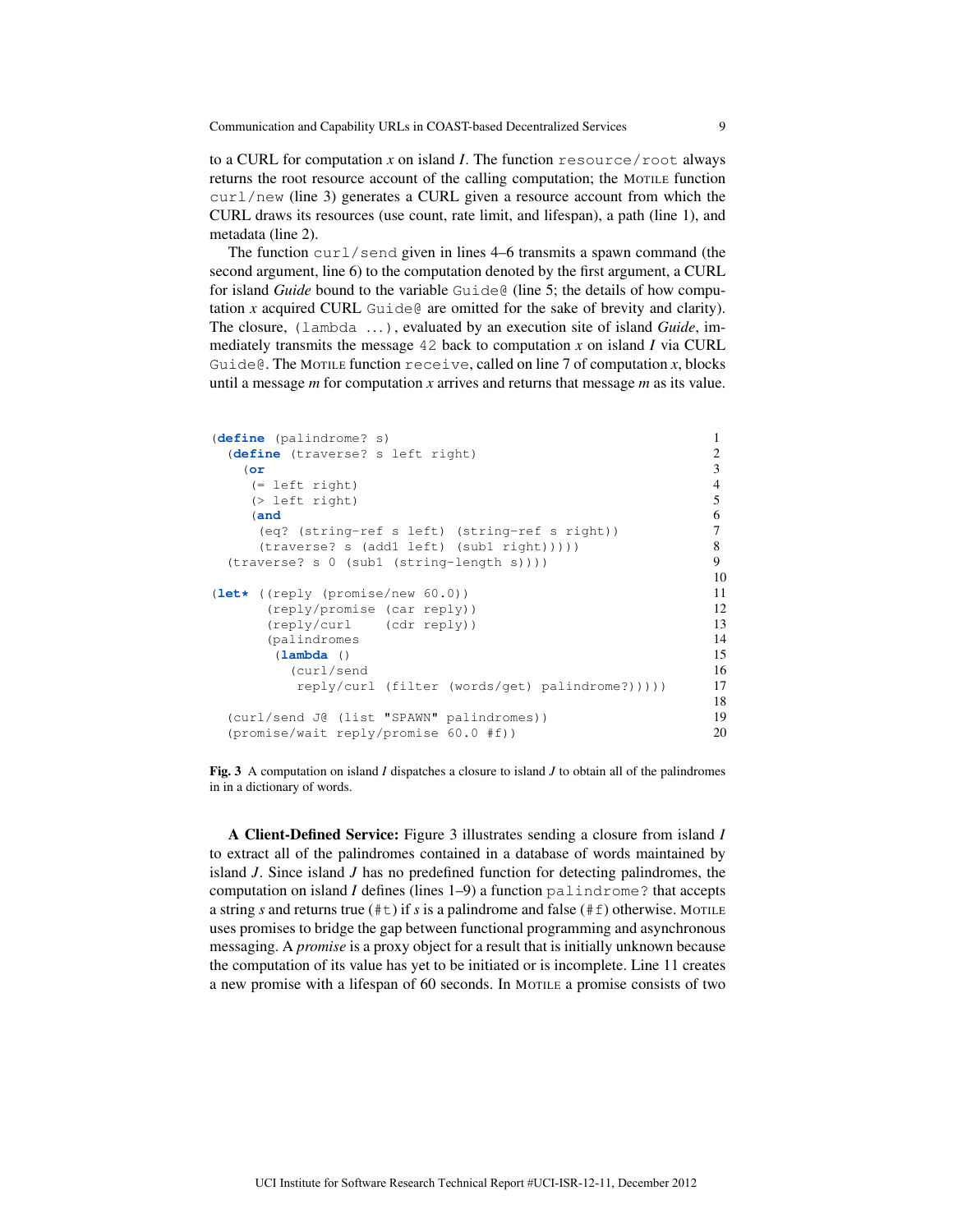elements: the promise object proper  $(reply/promise)$  in line 12) and a singleuse CURL, reply/curl in line 13, by which the result of the promise will be resolved by some computation .

Lines 14–17 define the closure, palindromes, that will be transmitted to island *J* for evaluation. palindromes, when executed by island *J*, first applies the *I*defined predicate palindrome? as a filter to the contents of the word database and then sends the result of that filtering (a list, possibly empty, of the palindromic words in the database) to the island computation denoted by the CURL reply/curl. The functions filter and words/get are resolved in the binding environment of the closure's execution site on island *J*. Line 19 is the transmission by *I* to *J* of the request to evaluate the closure palindromes. The variable  $J@$  is a CURL for island *J* denoting the target execution site for the palindromes closure. Finally, at line 20, the computation on island *I* waits a maximum of 60 seconds for the spawned computation to complete and return its result. If for some reason the spawned computation is unable to complete its task in the time allotted the result of the promise will be the value #f (false) given in line 20.

The program of Figure 3 is a classic example of moving computation close to the data that it demands and illustrates an effect that is difficult to achieve in a RESTful system; island *J* may easily host a large dictionary of words but it's not likely to implement a service expressly designed for extracting palindromes. However, that omission is irrelevant in COAST-based systems since a client is free to compose client-specific higher-order services from the primitives found in the execution sites of island *J*. No such provision exists in RESTful services.

Provider-Issued Mobile Code in CURLs: A computation may embed closures as metadata in the CURLs that it issues and use those embedded closures as the interpreters of the messages that it receives. As the CURL is tamper-proof, the receiving computation (by definition the issuer of the CURL) may safely rely on any state and mobile code the CURL contains. When the computation first constructs and issues the CURL, it ensures that the CURL contains all of the static state (including arbitrary generated closures) that the computation will need in the future to serve the holder(s) of the CURL. In this manner computations, in addition to granting the capability to communicate, can enforce fine-grained constraints on the interpretation of messages. For example, a computation *x* may issue a CURL to *y* that allows *y*'s mobile code, when sent to *x*, to call only one particular function that *x* selects and makes available.

For instance, an e-commerce site wants to issue CURLs as coupons for a book sale where three popular books, identified by ISBN numbers *b*1,*b*2,*b*3, will be on sale for a month at 80% of the list price, but only on the even days of the month-long sale.

The construction of such a CURL is given in Figure 4. Lines 1–4 specify the derivation (via function resource/new at line 2) of a CURL-specific resource account, sale, from the root account (line 3) of the computation. At line 1–4 sale is granted a balance of three total uses, a rate limit of once every seventeen seconds, and a total lifespan of 30 days (timespan/seconds at line 3 takes days, hours, minutes, and seconds and converts that span of time to total seconds).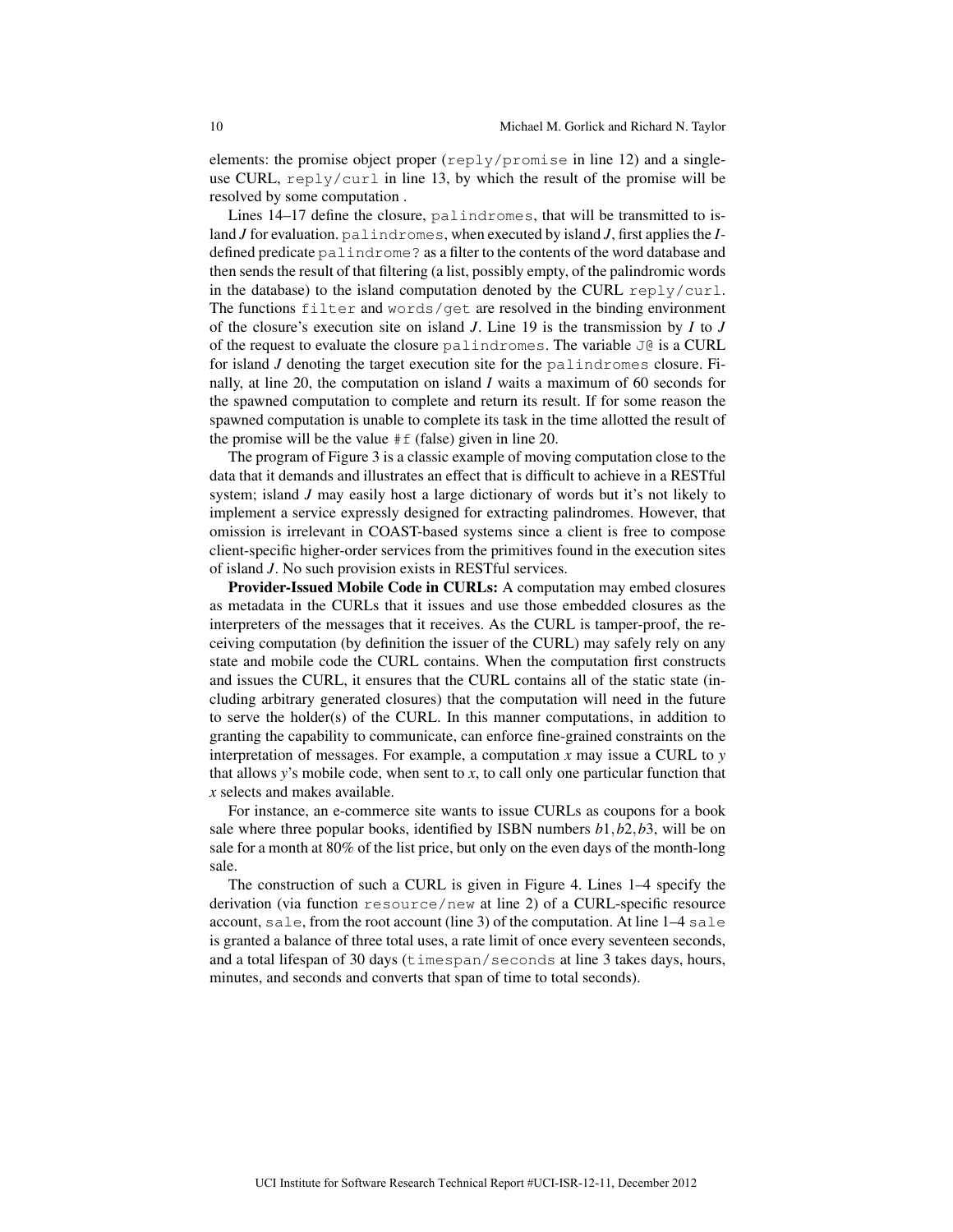| $(\text{let} \star)(\text{ sale})$ |                                                        |    |
|------------------------------------|--------------------------------------------------------|----|
|                                    | (resource/new                                          |    |
|                                    | (resource/root)                                        |    |
|                                    | 3 (/ 1.0 17.0) (timespan/seconds 30 0 0 0)))           |    |
|                                    | $\frac{\mathrm{day}}{\mathrm{even}}$ ?                 |    |
|                                    | $(\lambda)$ (1ambda () (even? (date/day (date/now))))) | 6  |
|                                    | (path (list "books" "sale"))                           |    |
|                                    | (metadata                                              | 8  |
|                                    | (list (cons "ISBNs" (list b1 b2 b3))                   | 9  |
|                                    | (cons "gate" day/even?)                                | 10 |
|                                    | $\text{(cons "discount" 0.80)}$                        | 11 |
|                                    | (curl/new sale path metadata))                         | 12 |

Fig. 4 Generating a time-limited, day-specific sales coupon as a CURL.

day/even? at lines 5–6 is a provider-generated MOTILE predicate that returns true if the current day of the calendar month is an even integer and false otherwise. date/now and date/day are provider-side calendrical functions. date/now returns the current date as a structure and date/day extracts the day of the month (1–31) from that structure. Line 7 defines the path for the CURL to be generated and lines 8–11 define the metadata to be included in the CURL as key/value pairs: the ISBNs of the books on sale, the gate function defined by the provider to determine the validity of the "coupon" and the amount of the sale discount. Finally, line 12 generates and returns the desired CURL.

When the e-commerce site receives a purchase request message sent by way of a "coupon" CURL it passes the CURL and message on to the book sale computation only if the message arrived before the expiration date of the CURL. The book sale computation executes the gate function contained within the metadata of the CURL to determine if the coupon is valid. If so it allows the purchase to proceed; otherwise the request is rejected. As the book sale computation is ignorant of the details of the gate function included in the CURL metadata the e-commerce site provider can easily generate customized sale coupons, each with different gate functions.

Service Implementations in CURLs: Figure 5 illustrates how a CURL can carry a service implementation; here generating custom ranges of real random numbers. Lines 1-3 define a utility function random/new that returns a customized random number generator as a closure (line 3). The provider-side function random returns a real random number in the open range  $[0,1)$ . service/custom returns a customized CURL for a client requiring a random number service using bounds, low and high, specified by the client. The CURL is granted a use count of 100, a rate limit of 7.5Hz and a lifespan of 90 seconds (lines 6 and 10). The CURL metadata contains the custom random number generator (line 9). The CURL itself is the return value (line 10).

The server itself is just a skeleton that expects messages whose only content is a "reply to" CURL *r*. Recall that every MOTILE/island message is accompanied by the CURL *u* to which the message is directed. On receiving such a message the server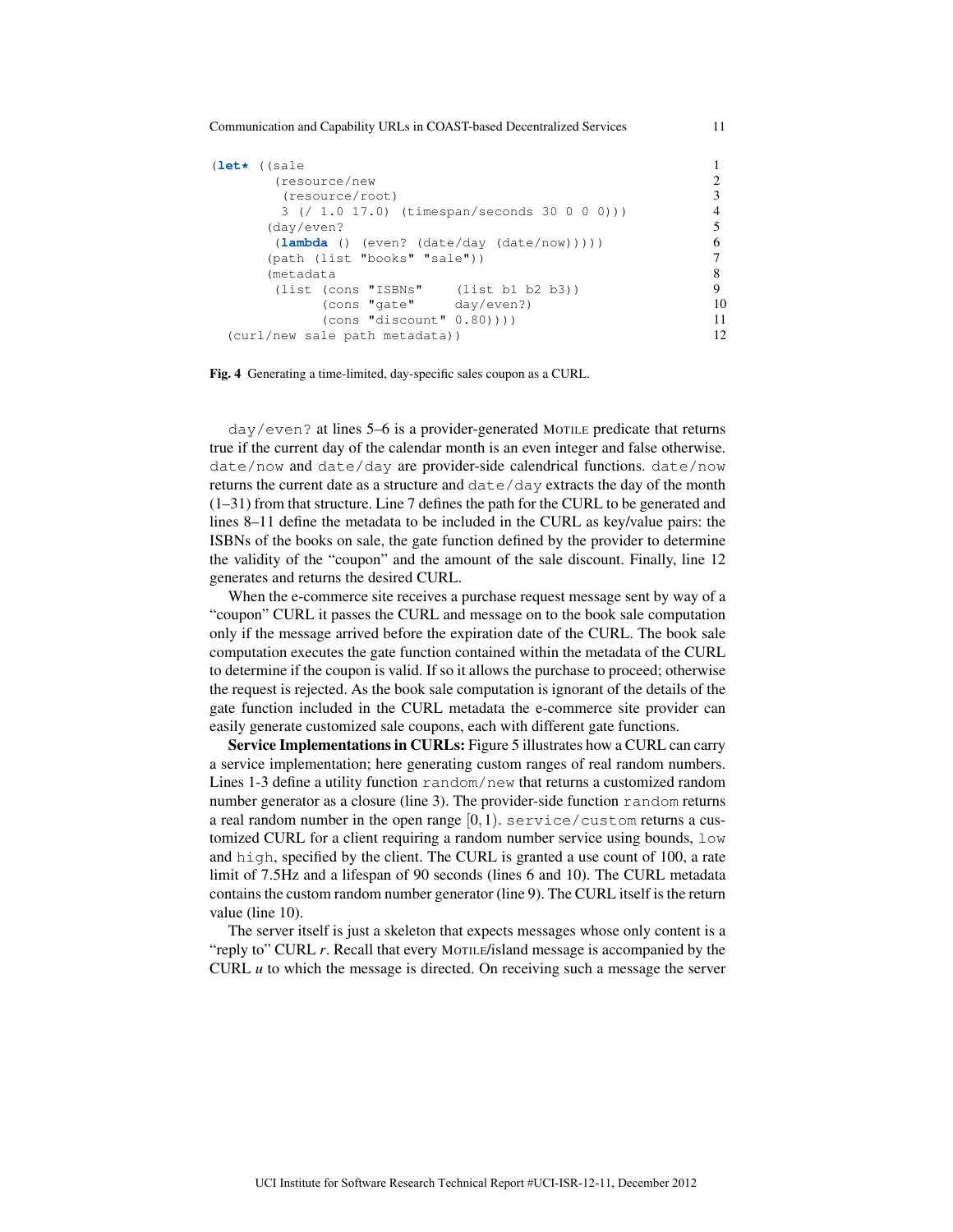extracts the service implementation (as a closure *f*) from the metadata of CURL *u*, evaluates *f* , and transmits that result via CURL *r*.

```
(define (random/new low high) 1<br>(let ((difference (- bigh low))) 2
 (let ((difference (- high low))) 2<br>(lambda () (+ low (* (random) difference)))) 3
   (\text{lambda} () (+ \text{low} (+ \text{random}) \text{difference})))4
(define (service/custom low high) 5
 (let ((custom (resource/new (resource/root) 100 7.5 90.0)) 6
      (path (list "random" "custom" low high)) 7
      (metadata 8
       (list (cons "implementation" (random/new low high))))) 9
   (curl/new custom path metadata))) 10
```
Fig. 5 Generating a client-specific service as a CURL.

Non-Delegation and CURL Revocation: COASTCAST [26] is a COAST-based service for the distribution and manipulation of real-time High Definition (HD) video. Islands whose assets include HD cameras and execution sites containing primitives for managing cameras and encoding (compressing) video serve video streams to other islands with high-resolution monitors for displaying the video streams. Island assets may be less tangible, for example, islands with sufficient computing capacity and network bandwidth to relay high-bandwidth video streams to other less capable islands. In such applications camera islands may want to restrict direct access to cameras to a small set of trusted display or relay islands. In other words, if island *I* holds a CURL *u* granting it access to a particular camera of island *J* we would like to guarantee that only *I* may access the camera of *J* even if it hands CURL *u* on to island *X* for its use. This property, non-delegation, is enforced by embedding *J*-generated restrictions (as metadata) in the CURL *u* that *J* provides to *I*. As all islands are self-certifying, island *J* can determine authoritatively if a message *m* sent to it via CURL *u* was sent from island *I* or some other island *X*. Each CURL *u* may contain (as metadata) a predicate (a single-argument closure) that, given the address of an island, returns true if the island is permitted to use *u* and false otherwise.

Figure 6 illustrates the construction of a CURL by island *J* that limits delegation on the basis of processor load. Islands *A*, *B*, and *C* are each permitted access to HD camera 3 of island *J* with a resolution of 720p at a frame rate of 20 frames-persecond (indicated by the path, line 14). Combined, the three islands may access the camera a total of 10 times (line 1), at most twice per day (lines 2–3), over a period of 14 days (lines 4–5). Lines 6–7 define a derived resource account camera that enforces these use, rate, and lifespan constraints.

Lines 8–13 define the delegation predicate dictated by island *J*. The access of all three islands *A*, *B*, and *C* is determined by the current processor load on island *J*. *A* may access the camera only if the processor load is low  $(\leq 3.7)$ , *B* may access the camera only if the processor load is moderate at worst  $(< 7.3$ ), and *C* may access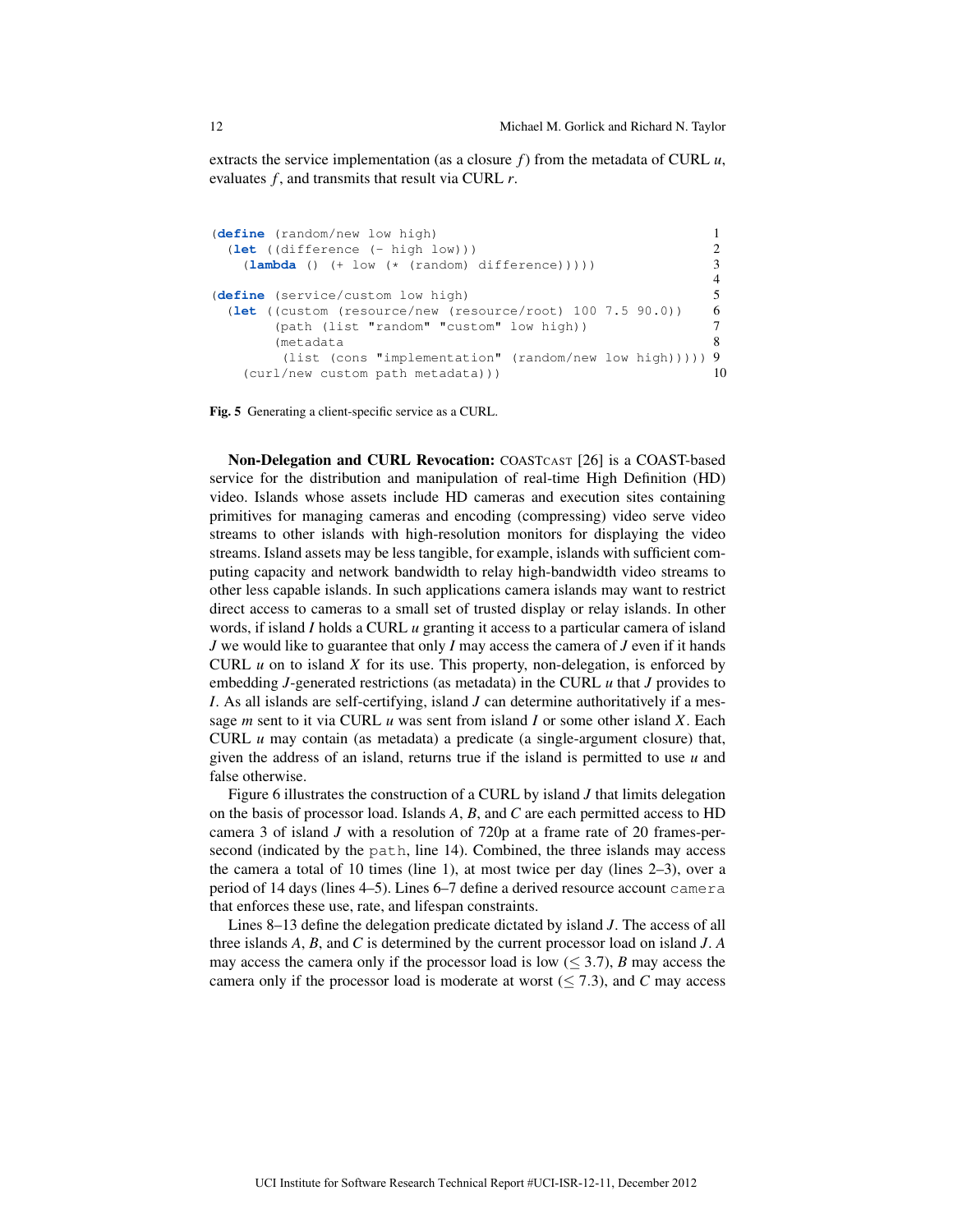```
(let* ((uses 10) 1<br>(rate 2)
    (rate 2)
    (/ 2.0 (timespan/seconds 1 0 0 0))) ; Twice per day. 3
    (lifespan 4
    (timespan/seconds 14 0 0 0)) ; Fourteen days. 5
    (camera 6
    (resource/new (resource/root) uses rate lifespan)) 7
    (delegate 8
    (lambda (x) 9
     (or 10
      (\text{and } (\text{eq? x A}) \leq (\text{cpu}/\text{load}) \cdot 3.7) 11
      (and (eq? x B) (<= (cpu/load) 7.3)) 12
      (and (eq? x C) (<= (cpu/load) 10.1))))) 13<br>h (list "camera" 3 "720p" 20)) 14
    (path (list "camera" 3 "720p" 20))
    (metadata (list (cons "delegate" delegate))) 15
    (J@ (curl/new camera path metadata))) 16
                                      17
 \text{Curl/send} A\text{Q} J\text{Q}) 18
 (curl/send B@ J@) 19
 (curl/send C@ J@)) 20
```
Fig. 6 Generate a CURL that limits delegation on the basis of processor load.

the camera only if the processor load is not excessively high  $(< 10.1$ ). The CURL J@ for access to camera 3 is generated at line 16 and is distributed to islands *A*, *B*, and *C* at lines 18–20.

When a closure *f* is sent to the execution site of camera 3 of island *J* via CURL  $J\odot$  island *J* applies the delegation predicate in the CURL metadata to the address of the transmitting island. If the predicate returns true then closure  $f$  is evaluated in the context of the execution site of camera 3; otherwise, closure *f* is rejected. Consequently, no other islands besides *A*, *B*, or *C* can access the camera and the access of these three is predicated on the current processor load. If another island *X* somehow acquires CURL J@ it cannot be used productively by *X*.

Any CURL issued by an island may be revoked at any time by that island. The unit of revocation is the resource account *r* on which the CURL draws; for example, the CURL J@ generated at line 16 of Figure 6 draws upon the resource account camera constructed at lines 6–7. If the resource account *r* upon which a CURL *u* draws is invalidated by its issuing island then any message transmission via *u* will be summarily rejected from that point forward. If multiple, distinct CURLS  $u_1, \ldots, u_n$ draw upon *r* then the invalidation of *r* revokes all such CURLs *u<sup>i</sup>* .

# 5 Motile/Island: A Reference Infrastructure

The COAST style imposes substantive constraints on how COAST-based applications must be built. Satisfying these constraints with a typical imperative programming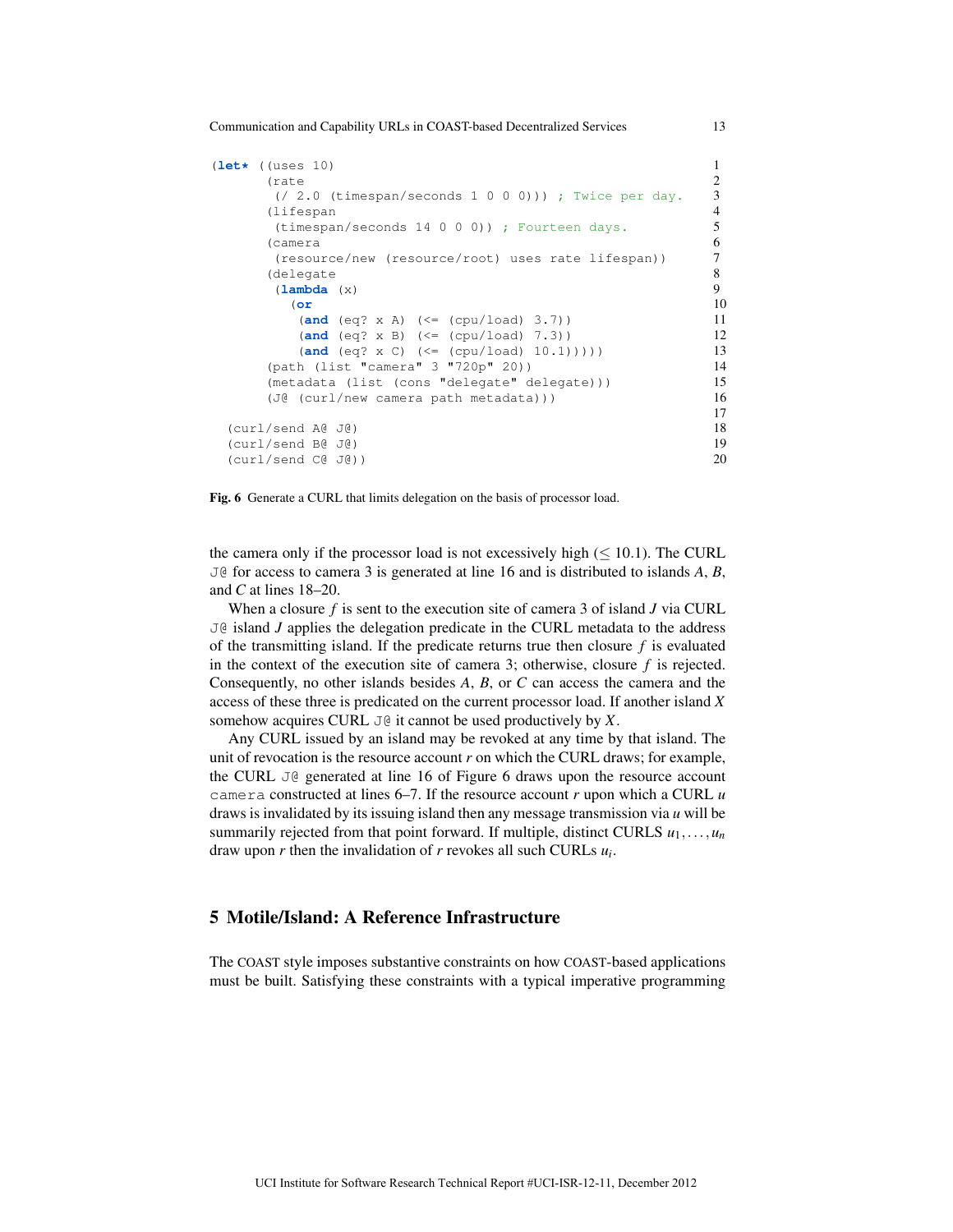language is awkward so we have created an implementation platform for constructing and deploying COAST applications: MOTILE, a mobile code language whose semantics and implementation enforce key constraints on the use and migration of capability, and ISLAND, an infrastructure for MOTILE computations.

COAST Computations as Actors: Each COAST computation is implemented as an actor [3]. Each actor is an independent thread of computation that may transmit asynchronous messages to other actors, receive asynchronous messages from other actors, conduct private computations, and spawn new actors. All four actions are implemented (and perhaps selectively restricted) by functions in binding environments. Spawning is implemented as a specialized kind of message sending. The assumptions of the actor model, private computation and asynchronous messaging, match those of COAST, where private computation is conducted only in the context of a specific execution site. Actors are distinct from agents as, unlike agents [9], each actor is immobile (closures and continuations are mobile but not an actor). Also in many agent systems the identity of the agent is invariant as it moves from host to host, whereas spawning a closure or continuation results in a new and distinct actor.

Motile: MOTILE is a single-assignment, functional language for defining COAST computations. All MOTILE actors are named by one or more CURLs, a base data type in MOTILE. All MOTILE data structures are purely functional [41] (hence immutable). This choice reduces the semantic distinctions between messaging where sender and receiver share an address space and messaging where the sender and receiver occupy separate address spaces. Since all data structures (including messages) are immutable the data synchronization races common to shared-memory, imperative languages are not possible. By implication, shared-memory attacks where values are mutated after being shared with other actors are impossible.

Island: An *island* is a single, homogeneous address space occupied by one or more MOTILE actors. Islands implement the role of "execution host" discussed in Section 3. Each island is uniquely identified by a triple: the public key half of a public/private key pair, a DNS name, and an IP port number. All islands are selfcertifying [35, 54] and all communication between islands is encrypted. Each island is instantiated with an initial set of execution engines, binding environments, and a set of trusted computations that allocate execution sites to visiting computations. Those trusted actors have access to implementation-level MOTILE primitives that other computations are not permitted to call; for example, creating an actor, instantiating island-wide user interfaces, and staging fixed island assets. These trusted actors also issue CURLs naming themselves, with the distinction that their CURLs are *durable*—valid even after an island is restarted. Computations holding a CURL for a trusted actor *t* are permitted to send a closure to *t* to spawn a new COAST computation. The specific execution engine and binding environment allocated to that new computation conform to the security and usage policy enforced by *t*.

Capability URL Implementation: Every CURL *u* denotes a specific computation *x* and contains:

- An *address*, the public key, DNS name, and IP port number of island *I*
- A *path* (a list of MOTILE values, possibly empty), defining for *x* the domain of interpretation of a message sent via *u*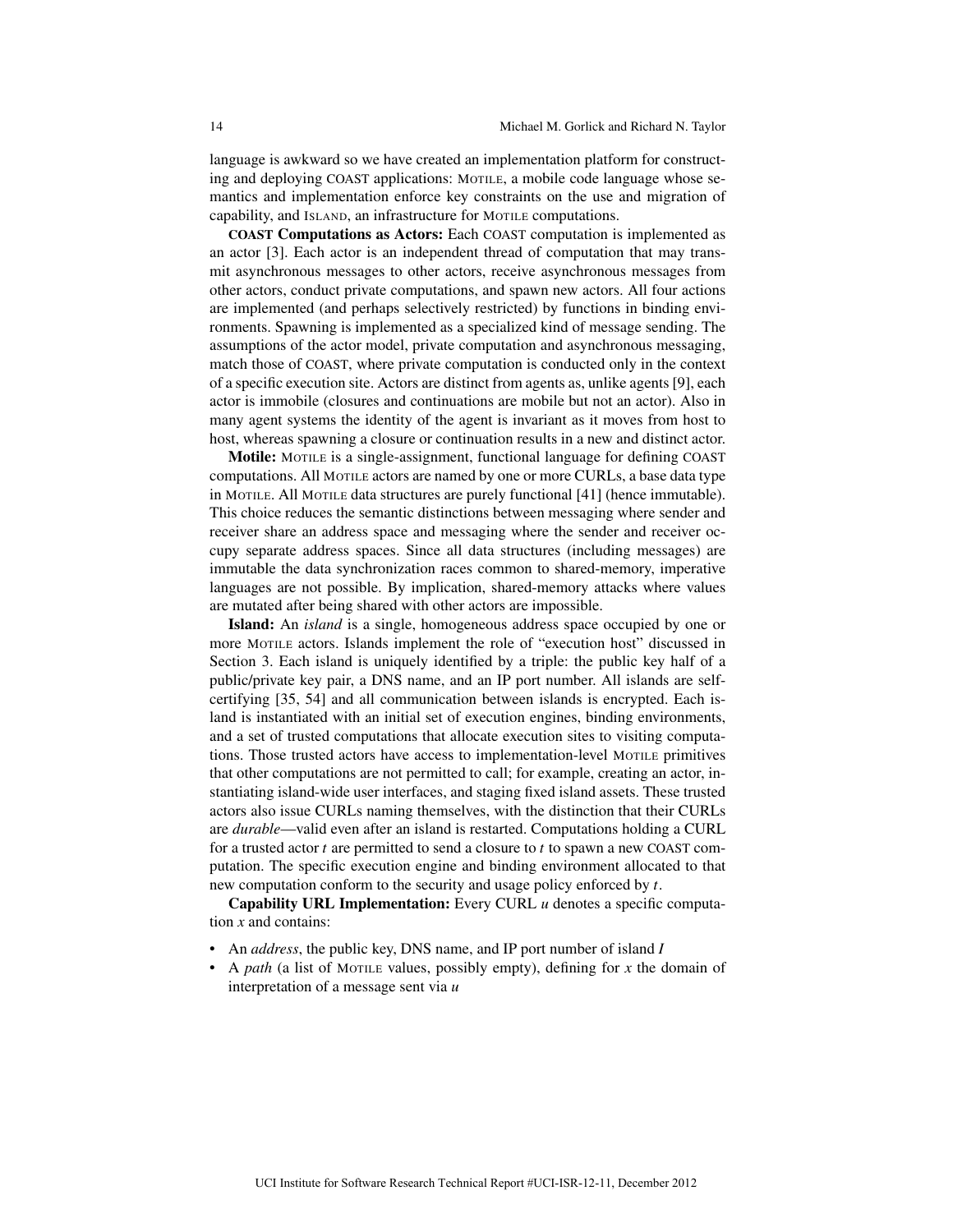- The *resource key*, a globally unique cryptographic identifier [33], used by island *I* as an index to CURL-specific, island-side state (including CURL timestamps, use count, and rate limit)
- The *creation* and *expiration* timestamps of *u*. After the deadline (the expiration timestamp) any message sent via this CURL will be rejected
- A *use count*, a positive integer, giving the nominal maximum number of messages that may be delivered to *x* via *u*
- A *rate limit*, a positive number, giving the nominal maximum rate (in Hz) at which messages transmitted via *u* to *x* will be delivered to *x*
- Arbitrary metadata that may include primitive values, standard structures such as lists or vectors, other CURLS, closures, continuations, and binding environments
- A cryptographic signature (over the contents of *u*) generated by the island *I* on which computation *x* resides. The signing, based on the private key of island *I*, allows any computation holding CURL *u* to verify that *u* is a valid CURL for *x* on *I*

A CURL supports, by construction, four base restrictions:

- Use count (total number of messages per CURL)
- Expiration date (after which the CURL is invalid)
- Rate limits (rate of message transmissions per CURL)
- Revocation (permanently withdraw, per CURL, the capability to communicate).

All are enforced by the issuing island *I*, since no island would reasonably trust another to enforce its own restrictions, and all four restrictions require the issuing island to maintain a small amount of state. Let *u* be a CURL for actor *x*. A trusted actor of *I* inspects each CURL/message pair *u*/*m* on arrival, passing the pair onto actor *x* if and only if CURL *u* is valid and the pair satisfy all *I*-imposed restrictions. At CURL generation time, *x* and *I* may both insert arbitrary MOTILE expressions into  $u$  in addition to customizing the base restrictions listed above. In this manner *x* enforces *x*-specific, *u*-specific restrictions on communication including complex temporal constraints ("only on alternate Thursdays before noon"), use scenarios ("only legal expressions in a domain-specific language"), limits on delegation (only messages from island *J*) and conditionals based on observables ("the price of gold on NYMEX must be  $\lt$  \$1657 per ounce"), and *I* in turn enforces restrictions it places on *x* and its collaborators. Each CURL contains the mobile code and static state that *x* will require to enforce those additional observable restrictions.

# 6 Related Work

COAST and MOTILE/ISLAND have been influenced by prior work on mobile code including remote evaluation [48, 49], Scheme-based mobile code languages [27, 42, 51], the actor-like language Erlang [5], the object-capability language E [36], and capability-based operating systems [44, 46]. Island self-certification is drawn from self-certifying file systems [35] and URLs [31]. Our previous work on CREST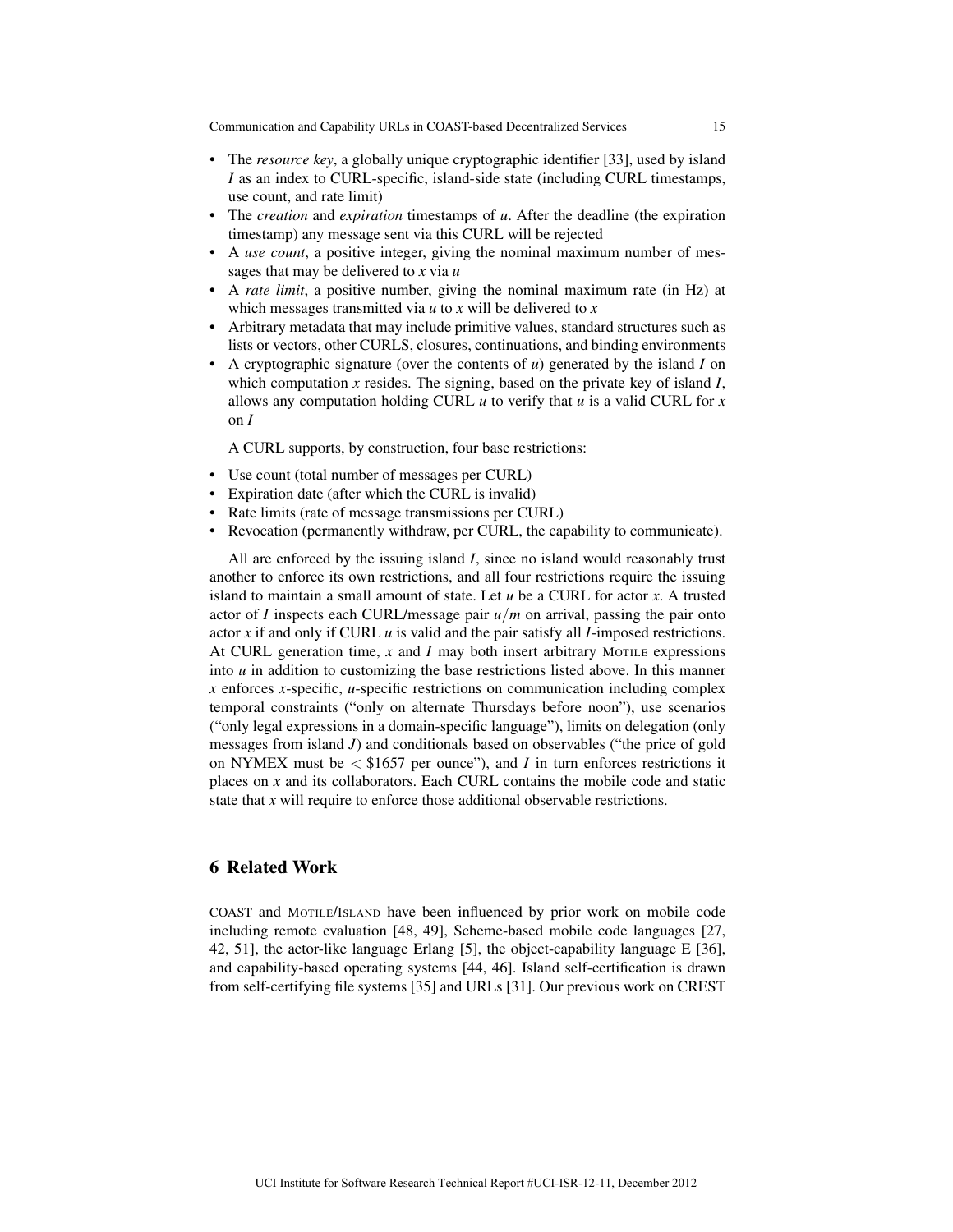[14, 17, 18, 25] inspired computation exchange and led us to consider the problem of secure decentralized services that COAST addresses.

The idiom of computation exchange is partially reflected in Emerald [30], a system devoted to high-performance object mobility. Like computation exchange, Emerald emphasizes fine-grain state and code transfers among hosts, but assumes a single sphere of authority, identical host processors, and extends no further than a local area network.

Kali Scheme [10] implemented distinct address spaces containing multiple threads (the equivalent of islands) as a language construction and introduced closure and continuation exchange in messages as a mechanism for spawning threads in remote address spaces.

Self-protective behavior for the sake of ensuring progress (liveness) and system integrity is a vital interest of local security. Resource sandboxing is a common defense mechanism to forestall denial of service attacks via resource exhaustion and is available in several languages including Java [34] and Racket [53]. Execution sandboxing denies executing programs unsafe access to critical resources. The Google Native Client [55] employs software fault isolation [52] to confine the execution of untrusted native Intel x86 code. Extensions to Native Client [4] adapt these techniques to the complex run-times of high-performance, dynamic, JIT-enhanced languages such as JavaScript.

Several mechanisms were employed by Telescript [23], an object-oriented, mobile agent system, for which security was a concern [50]. Mobile Telescript agents were executed by a host-independent virtual machine within *places*, virtual locations devoted to a particular service: for example, a ticket purchase, or catalog search. Mobile agents and places were tagged with a designation of authority (the originating organization). Agents were granted *permits* by the managing authority of the place, which confined the capabilities granted to an agent and set resource caps. Telescript can be regarded as a mobile-code-based decentralized SOA.

Agent technology draws from both distributed systems and programming languages, notably for strong mobility. For example, Agent Tcl [32] (now DAgents) had four principal goals: ease of agent migration, transparent communication among agents, support for multiple agent languages, and effective security. Agent Tcl implements "whole" agent mobility where the only unit of code mobility is the entire binary image of the agent and relies on Safe Tcl to confine the executing Tcl agents where a set of trusted scripts provide limited access (based on access control lists) to unsafe functionality.

Object capability security is a pivotal influence on COAST. A capability [13], fuses access to, and designation of, a protected resource into a single, unforgeable reference. The object capability security model [36] implements confinement [46], revocation, and multilevel security [37]; offers patterns for non-delegation [39]; resolves the problem of the Confused Deputy [12, 28]; and is a base mechanism for information flow control [6, 38]. The Emerald language [43] is an early example of an object-capability language.

CURLs have precedent in the self-certifying URLs (YURLS) of Waterken [11], the unique URLs of Second Life [2], and the time-limited, signed URLs of Ama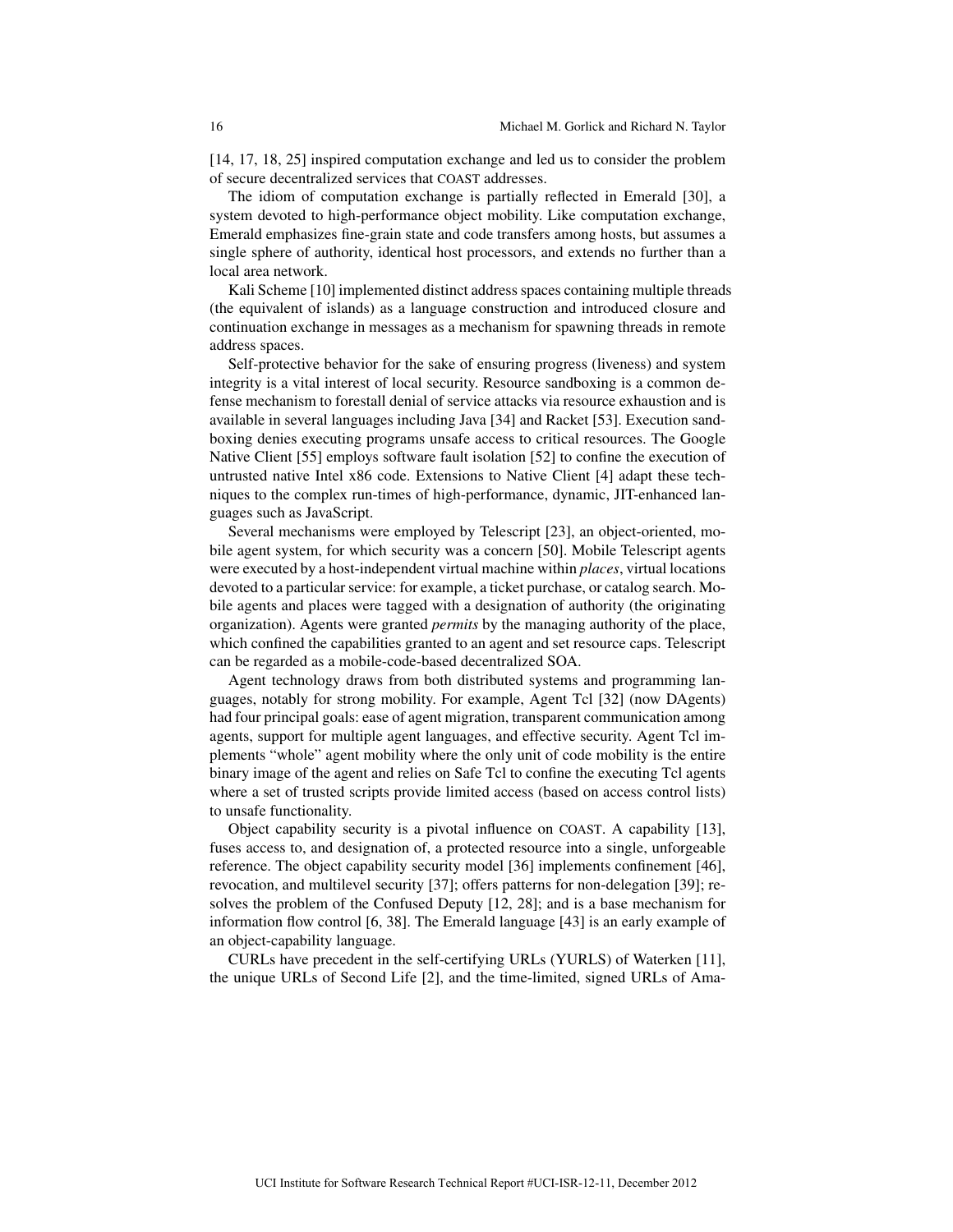zon S3 [1]. YURLs embrace "communication by introduction" in which a client, interacting with a trusted partner, is granted the capability to communicate with a specialized service acting on behalf of (or equivalently, as a proxy for) the trusted partner. Both YURLs and CURLs contain one or more large, cryptographic numbers, in the former the SHA hash of the public key of a web site and in the latter, the public key of an island and the resource key of the resources account affiliated with the CURL. Consequently, both YURLs and CURLs are impossible to guess but YURLs can be forged as they are not signed. In contrast, since CURLs are signed with the private key of the issuer they cannot be forged, are tamper-proof, and nonrepudiable.

# 7 Conclusion and Future Work

Since decentralized services, by definition, have no so single defensible perimeter, all of the constituent services must be self-defensive. Capability security is the principal defensive mechanism for COAST-based systems and takes two forms: functional capability, circumscribed by the execution engine and binding environment of the individual execution sites of computations, and communications capability, where communication by introduction and Capability URLs limit and shape the ability of computations to inter-communicate. By design CURLs prevent arbitrary communication among service components and, by constraining communication, reduce the risks and consequences of both accidental errors and malicious attacks. Communication between computations *x* and *y* is possible only if at least one of the two holds a CURL for the other. However, that is the minimum necessary condition since any messaging between the two must also satisfy a CURL-specific use cap (the total number of messages that may be sent), rate limit (the frequency in Hertz at which messages may be sent) and an expiration deadline (the "end of life" for the CURL). With these constraints a computation can regulate the total number of messages that it receives from another, the arrival rate of those messages, and the span of time over which it can expect to hear from another computation—all of which can thwart or reduce abuse of service and ensure fair service for others.

These basic constraints are useful but insufficient for enforcing service agreements based on *observables*, real-world phenomena (weather, processor load, stock  $\text{prices}, \ldots$ ), the states of the communicating computations, or the states of computations elsewhere. CURLs, when combined with embedded MOTILE mobile code, facilitate:

- Preconditions and use restrictions incorporating observables
- Explicit state transfer in the spirit of REST
- Service customization
- Service transfer for which both the state of the service and its implementation are completely explicit
- Non-delegation that incorporates arbitrary temporal and use constraints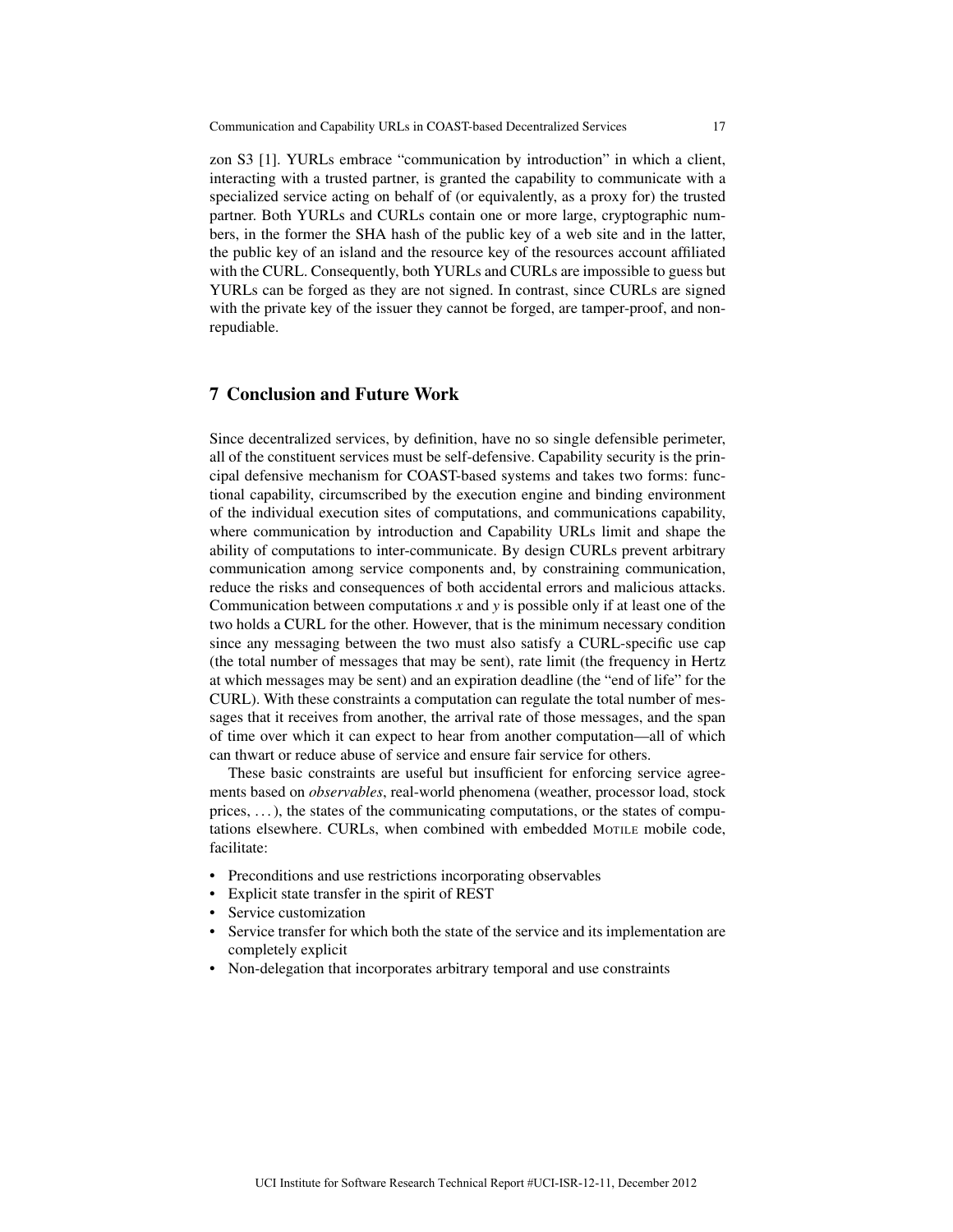The combination of communication by introduction and mobile code is a significant contribution to the safety and security of decentralized services.

Mobile code embedded in CURLs can serve other functions as well including logging, message tracing, debugging, exception handling, event distribution, traffic analysis, checkpointing and service restart. Many interesting research questions remain for example, domain-specific security languages or service-level contracts as embedded mobile code in CURLs, language constructions for incorporating, and responding to, resource restrictions in CURLs, hierarchical constraints in CURLs that reflect layered, system-level concerns, the roles of CURLs with embedded mobile code in dynamic software update, and COAST-like communication by introduction for embedded and soft real-time systems.

Acknowledgements We are indebted to Kyle Strasser whose adroit implementation of COASTCAST broadened our understanding of communication capability in MOTILE/ISLAND and the means by which functional capability could be manipulated to support security.

This work supported by the United States National Science Foundation under Grant Nos. CCF-0917129 and CCF-0820222.

#### References

- 1. http://docs.amazonwebservices.com/AmazonS3/latest/dev/RESTAuthentication.html, March 2006.
- 2. http://wiki.secondlife.com/wiki/Protocol#Capabilities, February 2011.
- 3. AGHA, G. *Actors: A Model of Concurrent Computation in Distributed Systems*. MIT Press, December 1986.
- 4. ANSEL, J., MARCHENKO, P., ET AL. Language-independent sandboxing of just-in-time compilation and self-modifying code. In *Proceedings of the 2011 Conference on Programming Language Design and Implementation* (New York, New York, USA, June 2011), PLDI'11, ACM.
- 5. ARMSTRONG, J. *Programming Erlang: Software for a Concurrent World*. Pragmatic Bookshelf, 2007.
- 6. BIRGISSON, A., RUSSO, A., AND SABELFELD, A. Capabilities for information flow. In *Proceedings of the Conference on Programming Languages and Security* (New York, New York, USA, June 2011), PLAS'11, ACM.
- 7. BIRRELL, A. D., AND NELSON, B. J. Implementing remote procedure calls. *ACM Transactions on Computer Systems 2*, 1 (February 1984), 39–59.
- 8. BOMBERGER, A. C., FRANTZ, W. S., HARDY, A. C., HARDY, N., LANDAU, C. R., AND SHAPIRO, J. S. The KeyKOS nanokernel architecture. In *Proceedings of the Workshop on Micro-kernels and Other Kernel Architectures* (1992), USENIX Association, pp. 95–112.
- 9. BRAUN, P., AND ROSSAK, W. R. *Mobile Agents: Basic Concepts, Mobility Models, and the Tracy Toolkit*. Morgan Kaufmann, 2004.
- 10. CEJTIN, H., JAGANNATHAN, S., AND KELSEY, R. Higher-order distributed objects. *ACM Transactions on Programming Languages and Systems 17*, 5 (1995), 704–739.
- 11. CLOSE, T. Decentralized identification. http://www.waterken.com/dev/YURL/, 2001.
- 12. CLOSE, T. ACL's don't. Tech. Rep. HPL-2009-20, HP Laboratories, February 2009.
- 13. DENNIS, J. B., AND VAN HORN, E. C. Programming semantics for multiprogrammed computations. *Communications of the ACM 9*, 3 (March 1966), 143–155.
- 14. ERENKRANTZ, J. R. *Computational REST: A New Model for Decentralized, Internet-Scale Applications*. PhD thesis, University of California, Irvine, September 2009.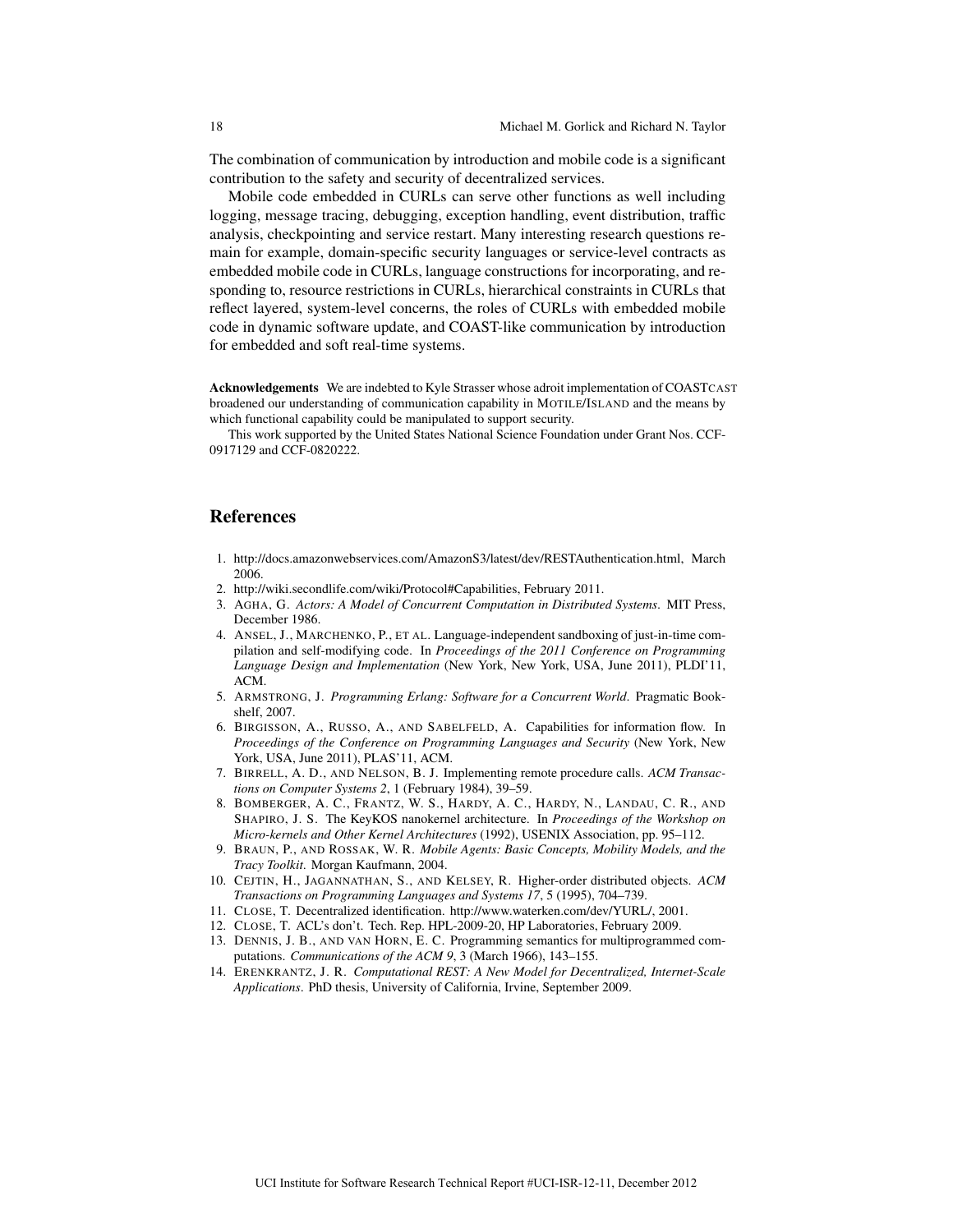- 15. ERENKRANTZ, J. R., GORLICK, M., SURYANARAYANA, G., AND TAYLOR, R. N. Harmonizing architectural dissonance in REST-based architectures. Tech. Rep. UCI-ISR-06-18, Institute for Software Research, University of California, Irvine, December 2006.
- 16. ERENKRANTZ, J. R., GORLICK, M., AND TAYLOR, R. N. CREST: A new model for decentralized, internet-scale applications. Tech. Rep. UCI-ISR-09-4, UCI Insitute for Software Research, September 2009.
- 17. ERENKRANTZ, J. R., GORLICK, M. M., SURYANARAYANA, G., AND TAYLOR, R. N. From representations to computations: The evolution of web architectures. In *Symposium on the Foundations of Software Engineering* (September 2007), pp. 255–264.
- 18. ERENKRANTZ, J. R., GORLICK, M. M., AND TAYLOR, R. N. Rethinking web services from first principles. In *Proceedings of the 2nd International Conference on Design Science Research in Information Systems and Technology* (Pasadena, California, May 2007).
- 19. ERL, T. *Service-Oriented Architecture (SOA): Concepts, Technology, and Design*. Prentice-Hall, 2005.
- 20. FELLEISEN, M. The theory and practice of first-class prompts. In *Proceedings of the Symposium on Principles of Programming Languages* (New York, New York, USA, January 1988), ACM, pp. 180–190.
- 21. FIELDING, R. T., AND TAYLOR, R. N. Principled design of the modern web architecture. *ACM Transactions on Internet Technology 2*, 2 (May 2002), 115–150.
- 22. FUGGETTA, A., PICCO, G. P., AND VIGNA, G. Understanding Code Mobility. *IEEE Transactions on Software Engineering 24*, 5 (1998), 342–361.
- 23. GENERAL MAGIC INC. *Telescript Language Reference*. Sunnyvale, California, USA, October 1995.
- 24. GORLICK, M. M., GASSTER, S. D., PENG, G. S., AND MCATEE, M. Flow webs: Architecture and mechanism for sensor webs. In *Proceedings of the Ground Systems Architecture Workshop* (Manhattan Beach, California, USA, March 26–29 2007).
- 25. GORLICK, M. M., STRASSER, K., BAQUERO, A., AND TAYLOR, R. N. CREST: principled foundations for decentralized systems. In *Proceedings of the ACM international conference companion on Object oriented programming systems languages and applications companion* (October, 2011), SPLASH'11, ACM, pp. 193–194.
- 26. GORLICK, M. M., STRASSER, K., AND TAYLOR, R. N. COAST: An architectural style for decentralized on-demand tailored services. In *Proceedings of 2012 Joint Working Conference on Software Architecture & 6th European Conference on Software Architecture* (August 2012), WICSA/ECSA'12, pp. 71–80.
- 27. HALLS, D. A. *Applying Mobile Code to Distributed Systems*. PhD thesis, University of Cambridge, June 1997.
- 28. HARDY, N. The confused deputy: (or why capabilities might have been invented). *SIGOPS Operating Systems Review 22*, 4 (1988), 36–38.
- 29. JAGANNATHAN, S. Metalevel building blocks for modular systems. *ACM Transactions on Programming Languages and Systems 16*, 3 (May 1994), 456–492.
- 30. JUL, E., LEVY, H., HUTCHINSON, N., AND BLACK, A. Fine-grained mobility in the Emerald system. *ACM Transactions on Computer Systems 6*, 1 (February 1988), 109–133.
- 31. KAMINSKY, M., AND BANKS, E. SFS-HTTP: Securing the web with self-certifying URLs. Tech. rep., MIT Laboratory for Computer Science, 1999.
- 32. KOTZ, D., GRAY, R., NOG, S., RUS, D., CHAWLA, S., AND CYBENKO, G. Agent Tcl: Targeting the needs of mobile computers. *IEEE Internet Computing 1*, 4 (July 1997), 58–67.
- 33. LEACH, P., MEALLING, M., AND SALZ, R. A universally unique identifier (UUID) URN namespace. RFC 4122, July 2005.
- 34. LINDHOLM, T., AND YELLIN, F. *Java Virtual Machine Specification*, 2nd ed. Prentice-Hall, April 1999.
- 35. MAZIÈRES, D., KAMINSKY, M., KAASHOEK, M. F., AND WITCHEL, E. Separating key management from file system security. In *Proceedings of the 17th ACM Symposium on Operating Systems Principles* (Kiawah Island, South Carolina, USA, 1999), ACM Press, pp. 124– 139.